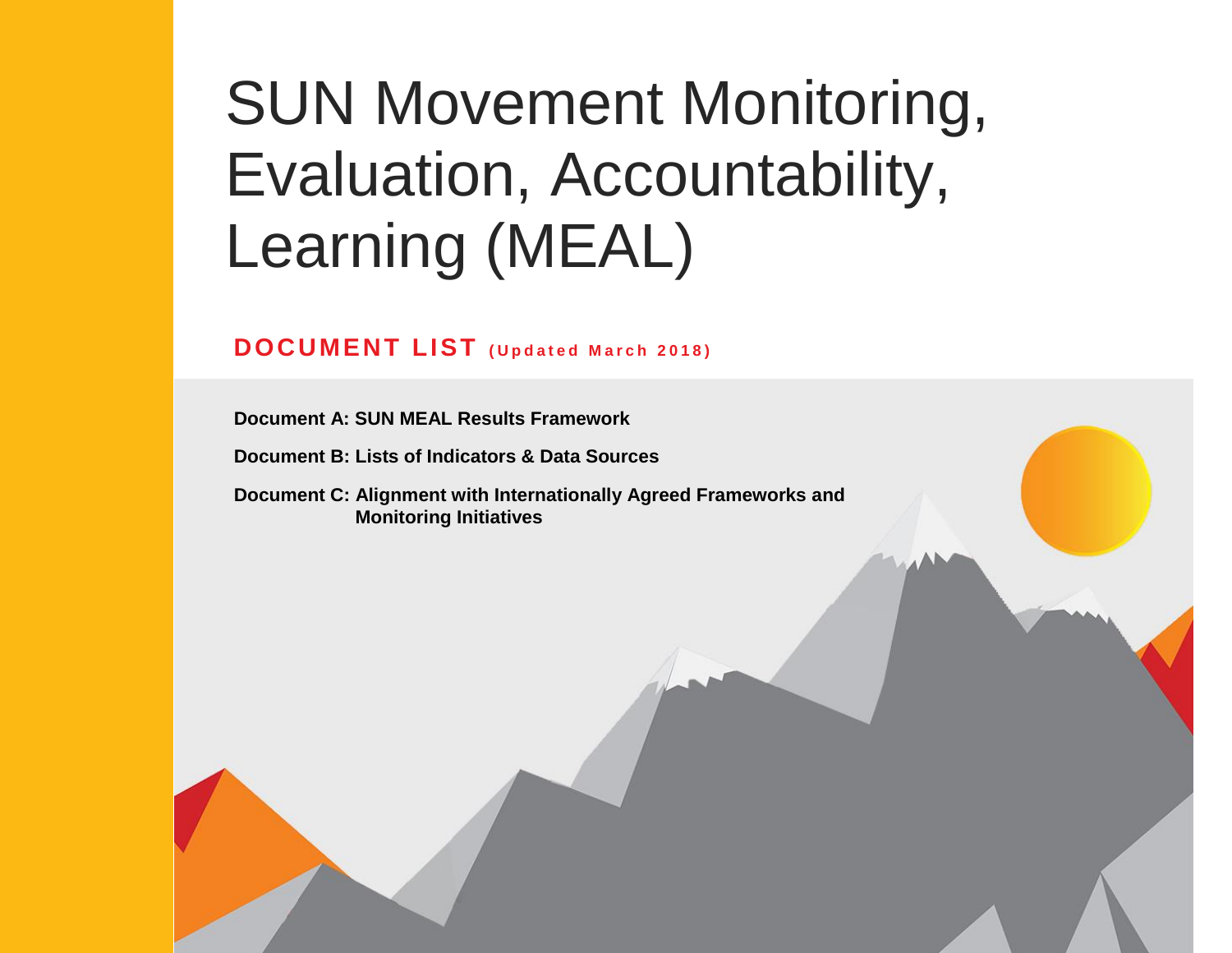# **DOCUMENT A**

## SUN Meal Results Framework (Country Level – Baseline 2016)

| <b>Theory of</b><br>Change                                                                                                                                                                            |           | <b>Types of results</b>                                                                                                                                                     | <b>Sustainable</b><br><b>Development Goals or</b><br>specific Targets                                                   | <b>Detailed list of</b><br>indicators and tools                                                                | <b>Added value of the</b><br><b>SUN Movement</b><br><b>Global Support System</b>                                                                                                                                                                                                                     |
|-------------------------------------------------------------------------------------------------------------------------------------------------------------------------------------------------------|-----------|-----------------------------------------------------------------------------------------------------------------------------------------------------------------------------|-------------------------------------------------------------------------------------------------------------------------|----------------------------------------------------------------------------------------------------------------|------------------------------------------------------------------------------------------------------------------------------------------------------------------------------------------------------------------------------------------------------------------------------------------------------|
| STEP 1:<br><b>Multiple</b><br>stakeholders from<br>different sectors<br>come together to<br>tackle malnutrition<br>and build an<br>enabling<br>environment for<br>improving nutrition<br>with equity. | $\bullet$ | Existence and composition of Multi-<br>Stakeholder Platforms (MSP)                                                                                                          |                                                                                                                         | Reference list of<br>indicators (List 1)<br>Part of Joint Annual<br>Assessment (JAA)                           | Support countries in their efforts to<br>strengthen their multi-stakeholder platforms.<br>Support countries in their efforts to<br>$\bullet$<br>strengthen their networks.<br>Support in-country partners to understand the<br>$\bullet$                                                             |
|                                                                                                                                                                                                       | $\bullet$ | Existence, composition and functionality<br>of SUN networks/alliances (UN<br>agencies, CSOs, business, donors,<br>academia)                                                 |                                                                                                                         | Reference list of<br>indicators (List 1)<br>On functionality<br>Reference List specific<br>to each SUN Network | principles of engagement, set the rules for<br>good partnership and get clarity on how to<br>prevent, identify and manage conflicts of<br>interests.                                                                                                                                                 |
| STEP 2:<br><b>Multiple</b><br>stakeholders from<br>different sectors<br>change their<br>behaviours and<br>commit to<br>achieving common<br>nutrition results for<br>everyone,<br>everywhere.          | $\bullet$ | Progress in the four SUN Movement<br>processes and related progress<br>markers and evidence                                                                                 |                                                                                                                         | Reference list of<br>indicators (List 1)<br>Part of JAA                                                        | Support peer-to-peer learning across<br>countries.<br>Support countries to review the added value<br>$\bullet$                                                                                                                                                                                       |
|                                                                                                                                                                                                       | $\bullet$ | Existence of information systems for<br>nutrition                                                                                                                           |                                                                                                                         | Reference list of<br>indicators (List 1)<br>Mapping done (2016)                                                | and effectiveness of their multi-stakeholder<br>platforms.<br>Support countries in the development of their<br>$\bullet$<br>national 2030 agenda.                                                                                                                                                    |
|                                                                                                                                                                                                       | $\bullet$ | Capacity of Multi-Stakeholder Platforms<br>to coordinate their partners response to<br>identified annual priority action areas in<br>the Joint-Annual Assessments           |                                                                                                                         | Forthcoming 2017<br>Part of JAA (2017)                                                                         | Support countries to scale up their advocacy<br>$\bullet$<br>and communication efforts.<br>Engage country champions in key<br>$\bullet$<br>campaigning, advocacy and accountability<br>moments and opportunities.                                                                                    |
|                                                                                                                                                                                                       | $\bullet$ | Compliance of partners with the SUN<br>Movement Principles of Engagement                                                                                                    | <b>SDG 17</b>                                                                                                           | Forthcoming 2017<br>Part of JAA (2017)                                                                         | Support countries by matching their requests<br>for external assistance with global networks<br>and providers.                                                                                                                                                                                       |
|                                                                                                                                                                                                       | $\bullet$ | Integration of nutrition in the<br>development plans/2030 Agenda and in<br>new sectoral policies including risk<br>reduction strategies made since the<br>beginning of 2016 | SDG 1; SDG 2; SDG 3; SDG 4;<br>SDG 5; SDG 6; SDG 7; SDG 8;<br>SDG 10; SDG 11; SDG 12; SDG<br>13; SDG 14; SDG 15; SDG 16 | Reference list of<br>indicators (List 1)<br>Part of UN Network<br>reporting from 2018                          | Support countries to review the quality of<br>$\bullet$<br>their national multi-sectoral, multi-stakeholder<br>action plans / common results framework.<br>Support countries to assess the level of<br>$\bullet$<br>integration of nutrition in national<br>development plans and sectoral policies. |
|                                                                                                                                                                                                       | $\bullet$ | 'Good' quality of new national multi-<br>sectoral, multi-stakeholder action plans<br>/ common results framework made<br>since the beginning of 2016                         |                                                                                                                         | Forthcoming (2017)<br>Quality checklist and<br>reference tools                                                 |                                                                                                                                                                                                                                                                                                      |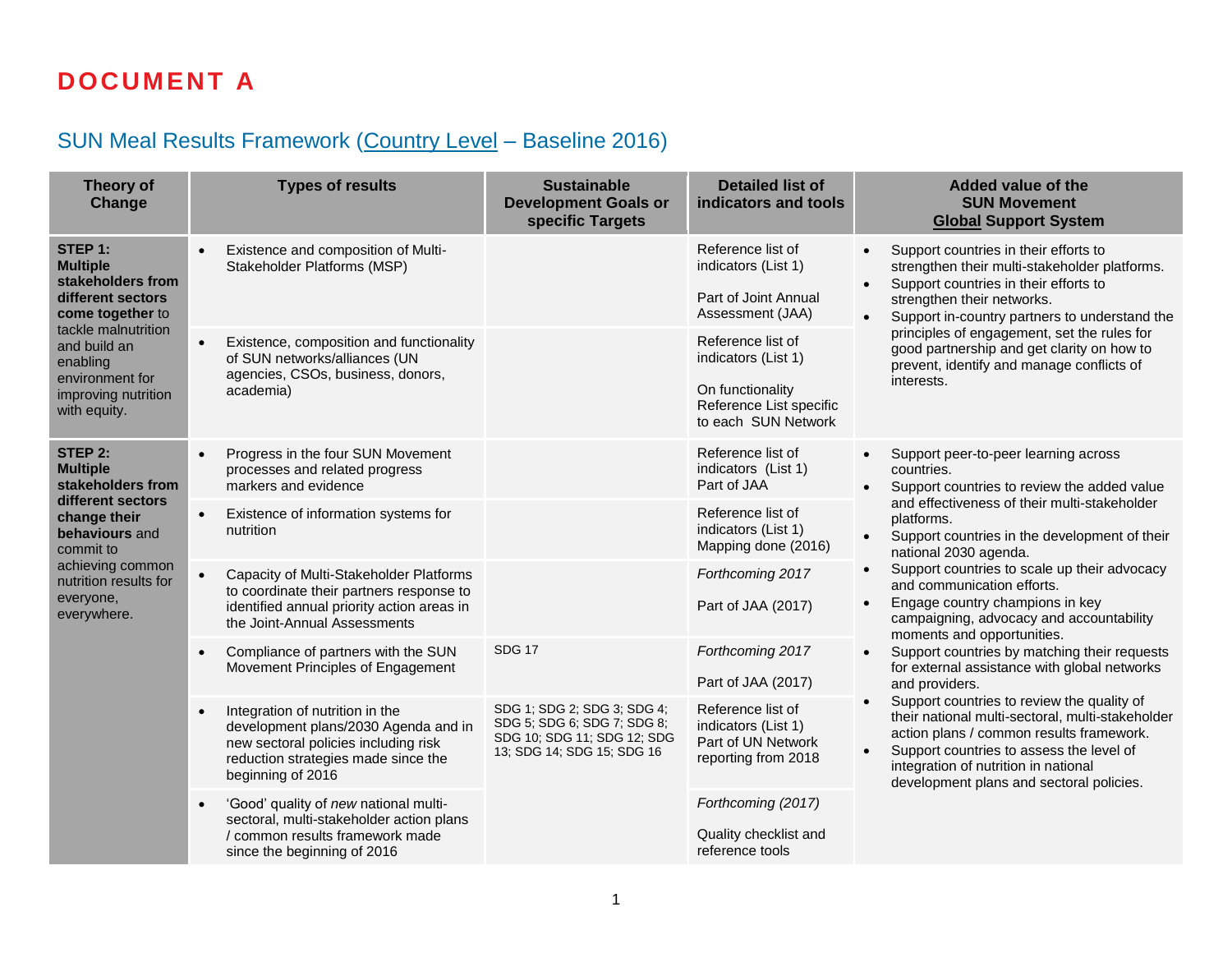| Theory of<br>Change                                                                                                              |                                                  | <b>Types of results</b>                                                                                                                                                                                       | <b>Sustainable</b><br><b>Development Goals or</b><br>specific Targets                                         | <b>Detailed list of</b><br>indicators and tools                                 |                                     | <b>Added value of the</b><br><b>SUN Movement</b><br><b>Global Support System</b>                                                                                                                                                               |
|----------------------------------------------------------------------------------------------------------------------------------|--------------------------------------------------|---------------------------------------------------------------------------------------------------------------------------------------------------------------------------------------------------------------|---------------------------------------------------------------------------------------------------------------|---------------------------------------------------------------------------------|-------------------------------------|------------------------------------------------------------------------------------------------------------------------------------------------------------------------------------------------------------------------------------------------|
|                                                                                                                                  | $\bullet$                                        | Mobilization of high-level advocates<br>(champions, parliamentarians, media)                                                                                                                                  |                                                                                                               | Reference list of<br>indicators (List 1)<br>Part of JAA                         |                                     |                                                                                                                                                                                                                                                |
|                                                                                                                                  | $\bullet$                                        | SMART-ness of nutrition commitments<br>by Governments and networks /<br>alliances (CSO, business, UN system,<br>donors) made since the beginning of<br>2016                                                   |                                                                                                               | Forthcoming 2017<br>Part of JAA (2017)<br>Reference ICN FFA<br>Partnership Book |                                     |                                                                                                                                                                                                                                                |
| STEP 3:<br><b>Multiple-</b><br><b>stakeholders</b><br>mobilize<br>resources and                                                  | $\bullet$<br>$\bullet$                           | Changes in spending for nutrition<br>Reduced gap in the financing of<br>evidence-based high-impact nutrition<br>interventions                                                                                 | SDG 1.a; SDG 2.a.1; SDG 10.b;                                                                                 | Reference list of<br>indicators (List 2)                                        | $\bullet$<br>$\bullet$              | Address global data priorities including<br>developing methods for data disaggregation<br>and coverage of various population groups.<br>Support countries to build systems to analyze<br>and use data from multiple sources.                   |
| align<br>implementation to<br>optimize coverage<br>and effectiveness<br>of their actions                                         | $\bullet$<br>$\bullet$<br>$\bullet$              | Increased coverage of services for<br>nutrition<br>Increased diversity and quality of food<br>supply<br>Geographic distribution of core nutrition<br>actions at sub-national level                            | SDG 3.C.1; SDG 3.7; SDG 3.8;<br>SDG 1.3; SDG 6b                                                               | Reference list of<br>indicators (List 3)                                        | $\bullet$<br>$\bullet$<br>$\bullet$ | Contribute to monitoring SDGs that are<br>driving nutrition impact in key sectors.<br>Support developing global reference<br>guidance to address emerging issues (e.g.<br>double duty actions)<br>Facilitate access to global funding sources. |
| <b>STEP 4:</b><br><b>Results are</b><br>achieved through                                                                         | $\bullet$                                        | Progress in the implementation of<br>legislations for nutrition                                                                                                                                               |                                                                                                               | Reference list of<br>indicators (List 4)                                        |                                     | Support countries to scale up their planned<br>actions by matching their requests for<br>external assistance with global networks and<br>providers.                                                                                            |
| aligned<br>implementation in<br>a far greater way<br>than what could<br>have been<br>achieved by each                            | $\bullet$                                        | Changes in key drivers of nutrition,<br>which are embedded in relevant sectors<br>such as health, WASH, food systems,<br>education, social protection and gender                                              | SDG 2.1; SDG 3.3; SDG 3.7;<br>SDG 4.5: SDG 5.3; SDG 6.1;<br>SDG 6.2; SDG 7.1; SDG<br>10.1; SDG 11.1; SDG 16.2 | Reference list of<br>indicators (List 5)                                        | $\bullet$<br>$\bullet$<br>$\bullet$ | Support peer-to-peer learning across<br>countries.<br>Support countries to review evidence on the<br>implementation of high impact actions<br>Increase visibility of countries' lessons and                                                    |
| stakeholder on its<br>own                                                                                                        | $\bullet$<br>$\bullet$                           | Improved Infant and Young Child<br>feeding practices.<br>Improved dietary intake among various<br>population groups.                                                                                          | 1 WHA nutrition target<br>1 NCD-diet related target                                                           | Reference list of<br>indicators (List 6)                                        |                                     | experience in global advocacy and<br>communication efforts.                                                                                                                                                                                    |
| STEP 5:<br>Women, children,<br>adolescents and<br>families thrive<br>leading to the end<br>of malnutrition by<br>2030 (SDG 2.2). | $\bullet$<br>$\bullet$<br>$\bullet$<br>$\bullet$ | Progress towards WHA global nutrition<br>targets<br>Progress towards NCD diet-related<br>targets.<br>Progress towards established national<br>level nutrition targets<br>Improved nutrition status indicators | SDG 2.2<br>5 WHA nutrition targets.<br>3 NCD diet-related targets                                             | Reference list of<br>indicators (List 7)                                        | $\bullet$<br>$\bullet$              | Strengthen data and evidence on how<br>multiple forms of malnutrition manifest in<br>SUN countries.<br>Support countries to set SMART nutrition<br>targets and incorporate them in national and<br>sub-national plans.                         |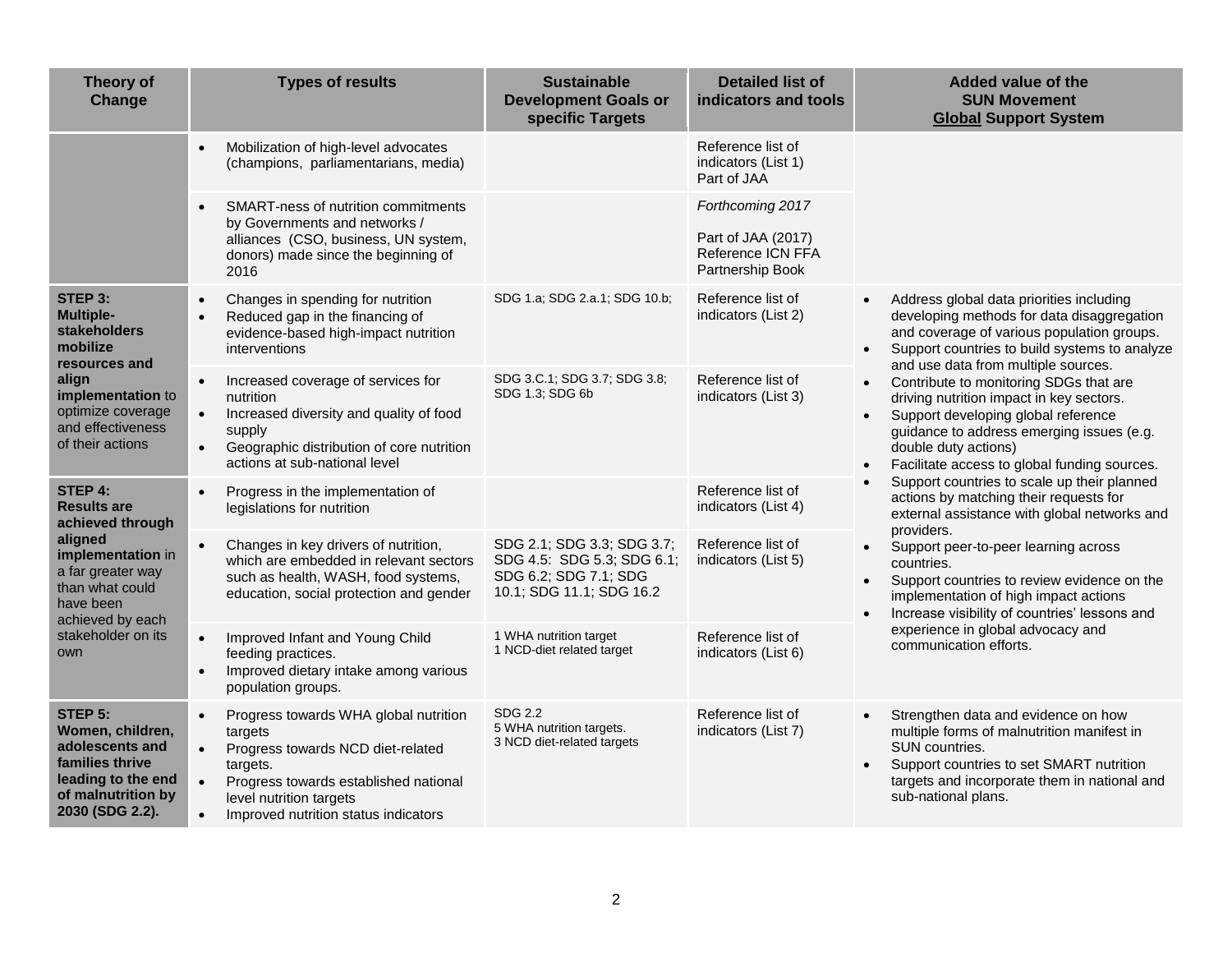| Theory of<br>Change                                                                 | <b>Types of results</b>                                                                                                                                                                                                                                            | <b>Sustainable</b><br><b>Development Goals or</b><br>specific Targets                  | Detailed list of<br>indicators and tools | Added value of the<br><b>SUN Movement</b><br><b>Global Support System</b>                                                                                                                                       |
|-------------------------------------------------------------------------------------|--------------------------------------------------------------------------------------------------------------------------------------------------------------------------------------------------------------------------------------------------------------------|----------------------------------------------------------------------------------------|------------------------------------------|-----------------------------------------------------------------------------------------------------------------------------------------------------------------------------------------------------------------|
| STEP 6:<br><b>Better nutrition</b><br>contributes to the<br>achievement of<br>SDGs. | Reduced mortality<br>Increased cognitive ability and school<br>attainment<br>Increased economic productivity as<br>measured by GDP per capita and<br>reduced extreme poverty<br>Women's full and effective participation<br>and equal opportunities for leadership | SDG 3.1; 3.2; SDG 3.4;<br>SDG 4.2; SDG 4.1; SDG 8.1;<br>SDG 1.1 and SDG 1.2<br>SDG 5.5 | Reference list of<br>indicators (List 8) | Strengthen data and evidence on how<br>nutrition contributes to key Sustainable<br>Development Goals.<br>Strengthen advocacy and communication on<br>the importance of nutrition for the<br>achievement of SDGs |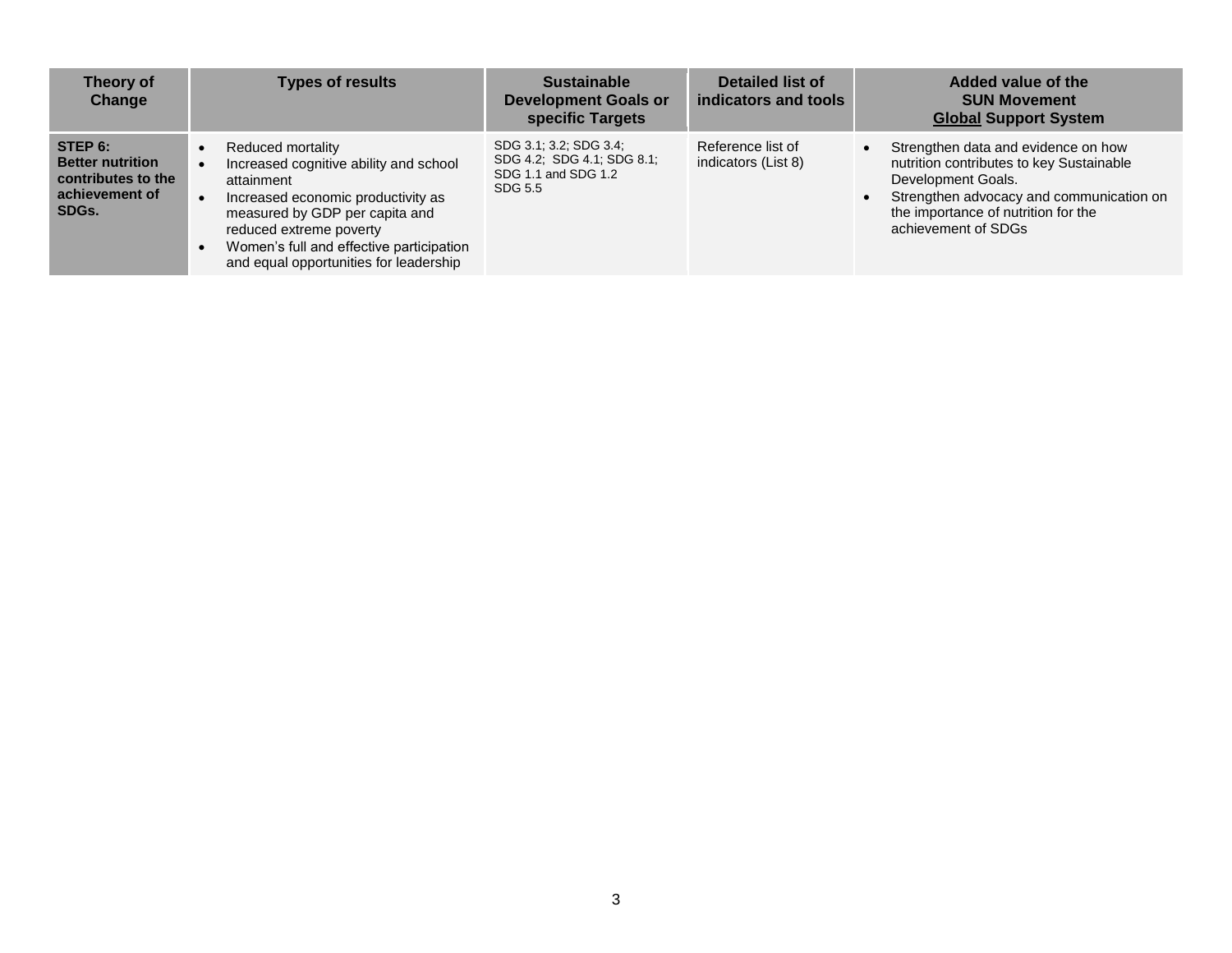## Sun Meal Results Framework (Global Support System Level *– Forthcoming with Accountability*)

| <b>Theory of Change</b>                                                                                                                           | <b>Types of results</b>                                                                                                                                                                                                                                                   | <b>Reference</b>                                                                                                                                          | <b>Types of analysis</b>                                                                                                                                                                                                                                                                                                                                                                                                                                                                                                                          | Types of data & information sources                                                                                                                                                             |  |                                                                                                                                     |
|---------------------------------------------------------------------------------------------------------------------------------------------------|---------------------------------------------------------------------------------------------------------------------------------------------------------------------------------------------------------------------------------------------------------------------------|-----------------------------------------------------------------------------------------------------------------------------------------------------------|---------------------------------------------------------------------------------------------------------------------------------------------------------------------------------------------------------------------------------------------------------------------------------------------------------------------------------------------------------------------------------------------------------------------------------------------------------------------------------------------------------------------------------------------------|-------------------------------------------------------------------------------------------------------------------------------------------------------------------------------------------------|--|-------------------------------------------------------------------------------------------------------------------------------------|
| Responsive,<br>predictable and<br>innovative Global<br>Support System for<br>translating SUN<br>country ambitions<br>into results and<br>impacts. | Response capacity to<br>$\bullet$<br>requests from SUN countries<br>as recorded by SMS and SUN<br>Networks.                                                                                                                                                               | Joint Annual Assessment priority<br>list                                                                                                                  | Response capacity to<br>$\bullet$<br>countries' requests by type of<br>client (SUN Government Focal<br>Points, companies, CSO, UN<br>agency and donor) with                                                                                                                                                                                                                                                                                                                                                                                       | SMS tracking database.<br>$\bullet$<br>SUN Network annual reports.<br>$\bullet$<br>Minutes from Lead Group meetings.<br>$\bullet$<br>Minutes from Executive Committee<br>$\bullet$<br>meetings. |  |                                                                                                                                     |
|                                                                                                                                                   | Response capacity by SUN<br>$\bullet$<br>Networks and Working Groups<br>to deliver on priorities<br>identified in the 2016-2017<br>Roadmap.                                                                                                                               | Priorities from the 2016-2020<br>Roadmap                                                                                                                  | attention to time lag, coverage,<br>$\bullet$<br>TA quality satisfaction and<br>Reports.<br>Value for Money.<br>$\bullet$<br>Gap analysis to update<br>Activity Reports.<br>priorities identified in the 2016-<br>$\bullet$<br>2017 Roadmap.<br>$\bullet$<br>Segmentation analysis (looking<br>$\bullet$<br>at new/old SUN countries,<br>$\bullet$<br>over/under served countries.<br>fragile and conflict affect<br>$\bullet$<br>countries, etc.)<br>Analysis of verified public<br>references, articles, blogs and<br>other types of media work | <b>SUN Movement Annual Progress</b><br><b>SUN Movement Secretariat Annual</b><br>Technical providers' reports.                                                                                  |  |                                                                                                                                     |
|                                                                                                                                                   | Percentage of Lead Group<br>$\bullet$<br>members actively<br>championing nutrition                                                                                                                                                                                        | 2017 Lead Group Engagement<br>Plan                                                                                                                        |                                                                                                                                                                                                                                                                                                                                                                                                                                                                                                                                                   |                                                                                                                                                                                                 |  | SUN Government Focal Point end-of-<br>service satisfaction surveys.<br>Online verification of public<br>references, articles, blogs |
|                                                                                                                                                   | Response capacity by the<br>$\bullet$<br><b>SUN Executive Committee to</b><br>provide guidance, unlock<br>opportunities and address<br>challenges.                                                                                                                        | To be defined                                                                                                                                             |                                                                                                                                                                                                                                                                                                                                                                                                                                                                                                                                                   | Reports from Lead Group staff                                                                                                                                                                   |  |                                                                                                                                     |
|                                                                                                                                                   | Effectiveness of global<br>$\bullet$<br>partnerships between the SUN<br>Movement and other initiatives<br>(e.g. EWEC, SAW, ECDAN,<br>etc.) including capacity to<br>respond to countries' requests<br>and to address priorities<br>identified in the 2016-2017<br>Roadmap | Global partnerships MoU<br>JAA priority list<br>Priorities from the 2016-2020<br>Roadmap                                                                  |                                                                                                                                                                                                                                                                                                                                                                                                                                                                                                                                                   |                                                                                                                                                                                                 |  |                                                                                                                                     |
|                                                                                                                                                   | Compliance of global actors<br>$\bullet$<br>with the<br>SUN Movement<br>principles                                                                                                                                                                                        | <b>SUN Movement Principles</b><br><b>Engagement Guidance</b>                                                                                              |                                                                                                                                                                                                                                                                                                                                                                                                                                                                                                                                                   |                                                                                                                                                                                                 |  |                                                                                                                                     |
|                                                                                                                                                   | Functioning of a feedback<br>$\bullet$<br>and complaints mechanism to<br>address partnership<br>challenges and to manage<br>conflicts of interests                                                                                                                        | <b>SUN Movement Principles</b><br>Reference Note and Toolkit on<br>Engaging in the SUN Movement<br>Partnership Playbook "Together<br>for the 2030 Agenda" |                                                                                                                                                                                                                                                                                                                                                                                                                                                                                                                                                   |                                                                                                                                                                                                 |  |                                                                                                                                     |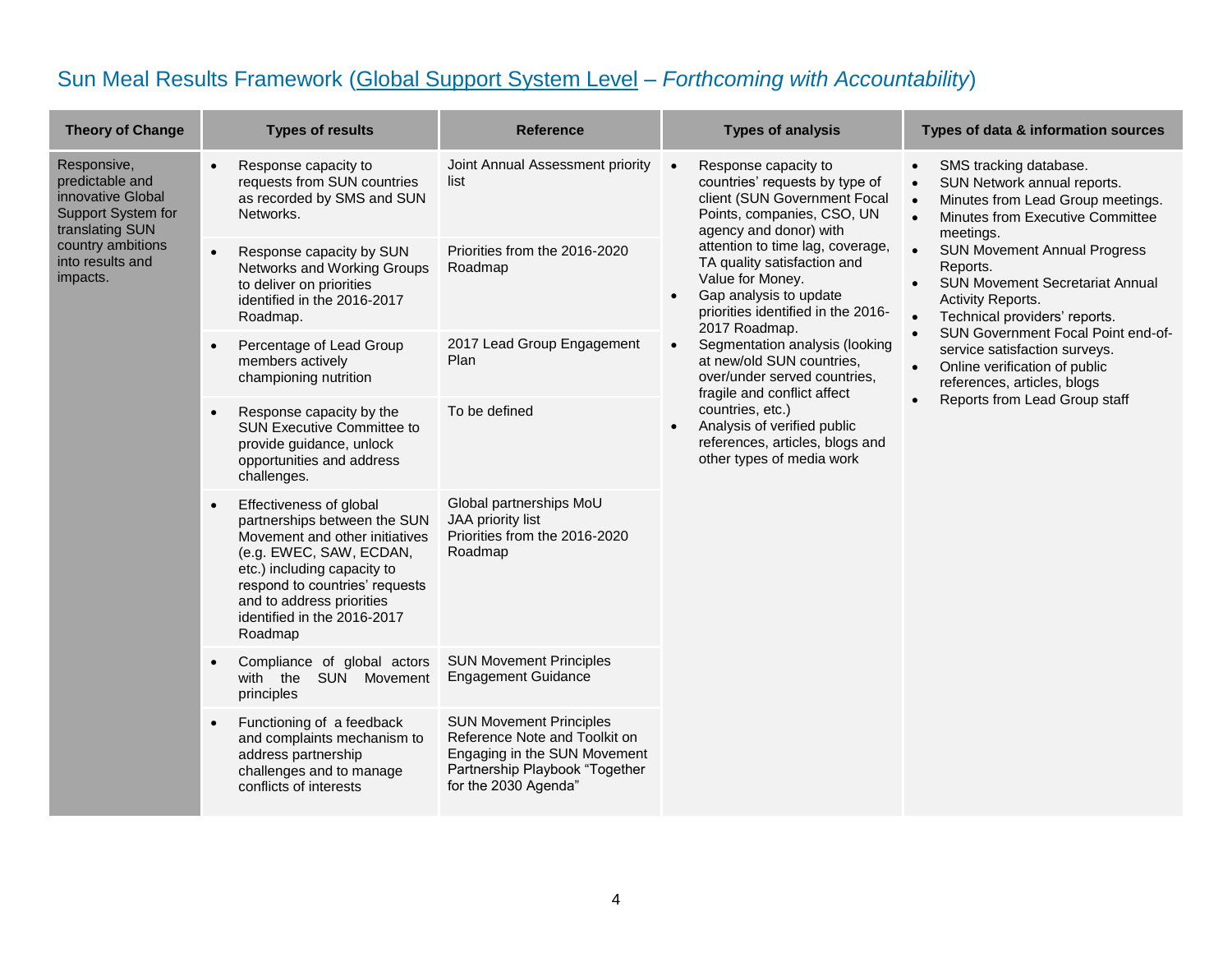# **DOCUMENT B: LISTS OF INDICATORS AND DATA SOURCES**

## List 1: Enabling Environment for Nutrition

 $\overline{a}$ 

| <b>MEAL Indicator Description</b>                                                                      | <b>Definition</b>                                                                                                                                                                                                                 | <b>Data Source(s)</b>                                         | <b>Coverage for</b><br><b>SUN Countries</b><br>(n/%) |
|--------------------------------------------------------------------------------------------------------|-----------------------------------------------------------------------------------------------------------------------------------------------------------------------------------------------------------------------------------|---------------------------------------------------------------|------------------------------------------------------|
| 1.1 Existence and composition of Multi-<br>Stakeholder Platforms (MSP)                                 | Proportion of countries report having a functioning<br>MSP mechanism                                                                                                                                                              | <b>SUN Movement Secretariat</b>                               | 56/93%                                               |
| 1.2 Existence, composition and functionality of<br>networks/alliances (UN agencies, CSOs,<br>business) | Number and type of networks in place                                                                                                                                                                                              | <b>SUN Networks</b>                                           | 57/95%                                               |
| UN Network Functionality Index<br>a.                                                                   | Country networks scored on the basis of 6<br>indicators of minimum elements needed for optimal<br>functionality.                                                                                                                  | <b>UN Network</b>                                             | 57/95%                                               |
| <b>SUN Business Network Functionality</b><br>b.<br>Index                                               | Country networks scored on the basis of 5<br>indicators of minimum elements needed for optimal<br>functionality.                                                                                                                  | <b>SUN Business Network</b>                                   | 57/95%                                               |
| <b>SUN Civil Society Network</b><br>C.<br><b>Functionality Index</b>                                   | Country networks scored on the basis of #<br>indicators of minimum elements needed for optimal<br>functionality.                                                                                                                  | <b>SUN Civil Society Network</b>                              | 57/95%                                               |
| 1.3 Progress in the four SUN Movement<br>processes and related progress markers and<br>evidence        | Average total weighted score for each process and<br>overall                                                                                                                                                                      | SUN Joint Annual Assessment, 2014, 2015, 2016                 | 51/85%                                               |
| 1.4 Existence of WHA targets in nutrition<br>plan <sup>1</sup>                                         | Availability of the 6 WHA targets in plans<br>(U5 child stunting, U5 child wasting, U5 child<br>overweight, low-birth weight, anaemia among<br>women of reproductive age and exclusive<br>breastfeeding for the first six months) | SUN Movement Secretariat & Nutrition International            | 45/75%                                               |
| 1.5 Existence of NCD targets in nutrition plans                                                        | Availability of the 3 nutrition-related NCD targets in<br>plans (overweight/obesity in adults, diabetes, salt<br>intake)                                                                                                          | <b>SUN Movement Secretariat &amp; Nutrition International</b> | 45/75%                                               |

 $1$  The indicators 1.5 and 1.6 are assessed separately for this Baseline. Included nutrition plans have been reviewed as part of the mapping conducted in 2016. From 2017 onwards, this indicator will be part of the systematic review of the nutrition action plans using the quality checklist.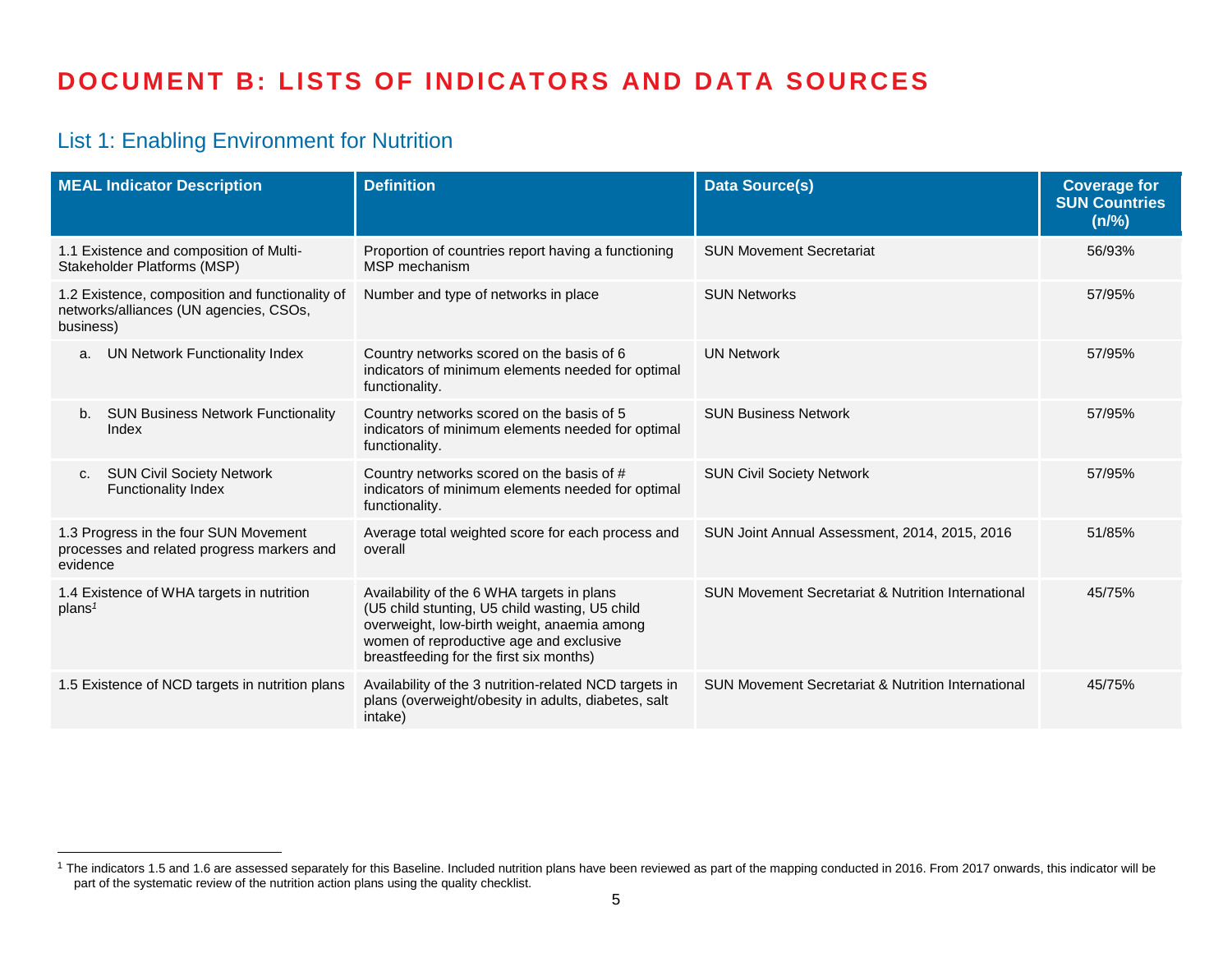| <b>MEAL Indicator Description</b>                                                                                                                                                                                                       | <b>Definition</b>                                                                                                                                                                                                                                                                                                                                                                                                                                                                      | <b>Data Source(s)</b>                                                                                                                                                                                                                                                                                                                                                                                                                                                                                                                      | <b>Coverage for</b><br><b>SUN Countries</b><br>(n/%) |
|-----------------------------------------------------------------------------------------------------------------------------------------------------------------------------------------------------------------------------------------|----------------------------------------------------------------------------------------------------------------------------------------------------------------------------------------------------------------------------------------------------------------------------------------------------------------------------------------------------------------------------------------------------------------------------------------------------------------------------------------|--------------------------------------------------------------------------------------------------------------------------------------------------------------------------------------------------------------------------------------------------------------------------------------------------------------------------------------------------------------------------------------------------------------------------------------------------------------------------------------------------------------------------------------------|------------------------------------------------------|
| 1.6 Existence of information systems for<br>nutrition                                                                                                                                                                                   | Each country's Information systems for nutrition<br>index score is based on three groups of indicators:<br>a) government commitment & enabling<br>environment; b) national assessment data; c)<br>national performance monitoring data. Maximum<br>score of 36.                                                                                                                                                                                                                        | SUN Movement Secretariat & Nutrition International.<br>In 2016, mapping research was undertaken<br>to systematically assess the state of information<br>systems for nutrition across SUN Countries.<br>http://scalingupnutrition.org/share-learn/planning-<br>and-implementation/information-systems-for-<br>nutrition/                                                                                                                                                                                                                    | 60/100%                                              |
| 1.7 Integration of under nutrition in national<br>development plans and economic growth<br>strategies <sup>2</sup><br>1.8 Integration of over nutrition in national<br>development plans and economic growth<br>strategies <sup>2</sup> | The indicator assesses to what extent<br>undernutrition and overnutrition features in key<br>multiyear national development and economic<br>growth strategies such as Five-Year Plans, Poverty<br>Reduction Strategy papers, Vision 2020/2030<br>documents, and so forth.<br>Rank 1-126 for undernutrition and rank 1-116 for<br>overnutrition. 1 is the highest rank of 116 and 126<br>countries with total of search terms counted divided<br>by number of pages in policy document. | Institute of Development Studies (IDS) 2015. IDS<br>conducted the research for 81 countries on<br>undernutrition, and data for the remaining 45<br>countries were obtained from: te Lintelo, D. J., L. I.<br>Haddad, R. Lakshman, and K. Gatellier. 2013. The<br>Hunger and Nutrition Commitment Index (HANCI)<br>2012): Measuring the Political Commitment to<br>Reduce Hunger and Undernutrition in Developing<br>Countries. Evidence Report 25. Brighton: IDS. IDS<br>conducted the research for the 116 countries on<br>overnutrition. | 57/95%                                               |
| 1.9 Mobilization of high-level advocates<br>(champions, parliamentarians, media)                                                                                                                                                        | Engagement of parliamentarians and media and<br>identification of nutrition champions                                                                                                                                                                                                                                                                                                                                                                                                  | <b>SUN Joint Annual Assessment</b>                                                                                                                                                                                                                                                                                                                                                                                                                                                                                                         | 58/97%                                               |
| <b>TOTAL: 9 indicators</b>                                                                                                                                                                                                              |                                                                                                                                                                                                                                                                                                                                                                                                                                                                                        |                                                                                                                                                                                                                                                                                                                                                                                                                                                                                                                                            |                                                      |

 $\overline{a}$ 

 $^2$  This indicator is assessed separately for this Baseline and is based on a study conducted by IDS on all available development plans up to 2015. From 2018 onwards, all plans developed since 2016 will be systematically reviewed by the UN Network for Nutrition (TBC)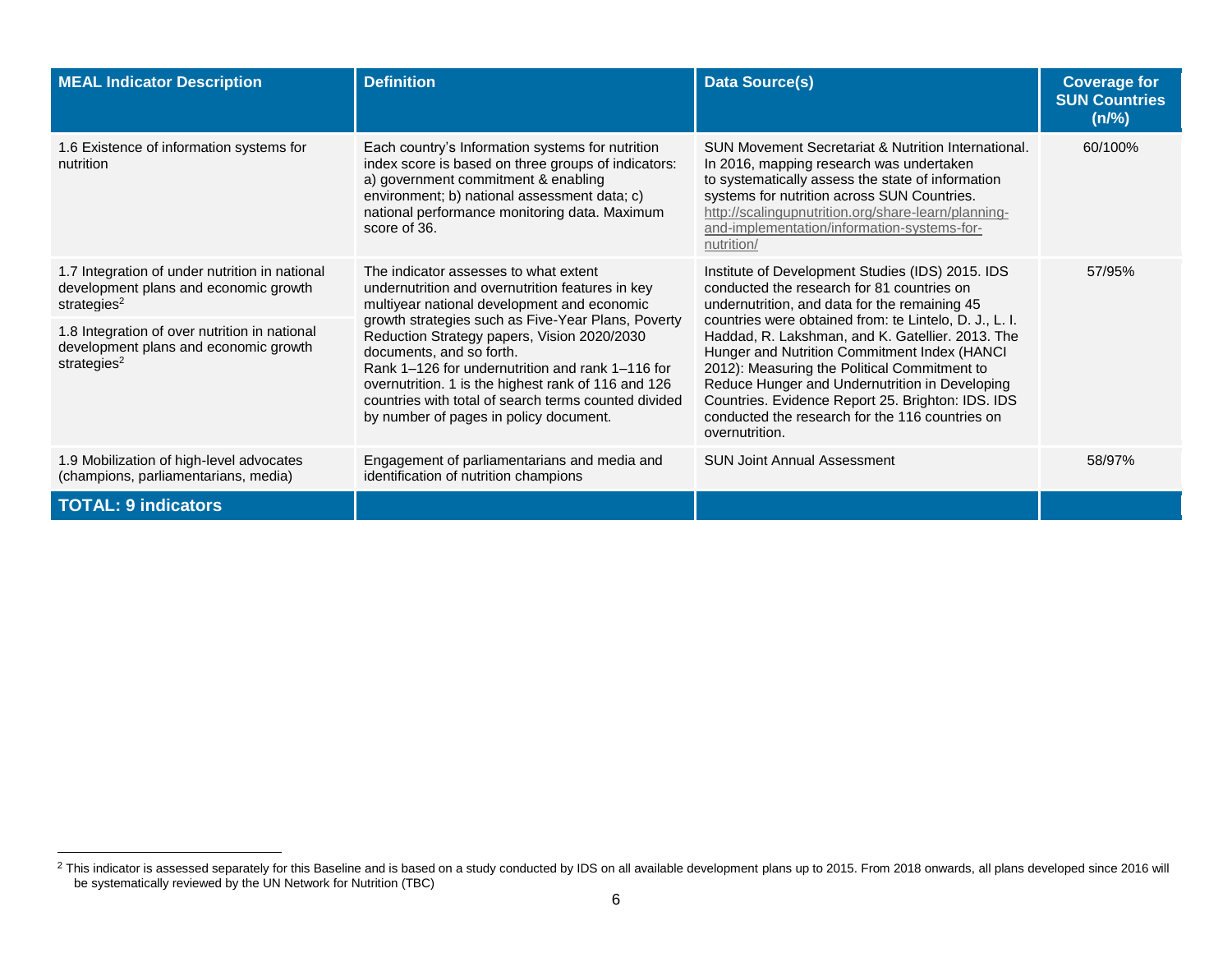## List 2: Finance for nutrition

| <b>MEAL Indicator Description</b>                                      | <b>Definition</b>                                                                                                                                                                                                         | <b>Data Source(s)</b>                                                                                      | <b>Coverage for</b><br><b>SUN Countries</b><br>(n/%) |
|------------------------------------------------------------------------|---------------------------------------------------------------------------------------------------------------------------------------------------------------------------------------------------------------------------|------------------------------------------------------------------------------------------------------------|------------------------------------------------------|
| 2.1 National budget spending for<br>nutrition                          |                                                                                                                                                                                                                           | <b>SUN Movement</b><br>(based on national budget analysis)                                                 | 42/70%                                               |
| Budget analysis completeness<br>a.                                     | A budget analysis is considered complete if it was<br>a.<br>done + has identified nutrition specific and nutrition<br>sensitive spending + has identified sources of<br>funding + has more than one point in time data    |                                                                                                            | 42/70%                                               |
| Budget spending per child U5<br>b.<br>for nutrition-specific           | The per capita spending is based on the total<br>b.<br>spending for nutrition-specific divided by the U5<br>population of the given year                                                                                  |                                                                                                            | 32/53%                                               |
| Percentage budgeted for<br>c.<br>nutrition-specific spending           | Gives the percentage budgeted for nutrition-<br>C <sub>1</sub><br>specific spending out of the total amount identified<br>for nutrition                                                                                   |                                                                                                            | 32/53%                                               |
| 2.2 Donor funding for nutrition (only<br>CRS basic code for nutrition) |                                                                                                                                                                                                                           | OECD (2015 data)<br>InvestininNutrition.org                                                                | 59/98%                                               |
| Donor spending per stunted<br>a.<br>child U5 for nutrition             | The per capita spending per stunted child is based<br>a.<br>on the total spending for nutrition (in the CRS basic<br>code) divided by the stunted U5 population based<br>on the stunting prevalence rate in a given year. |                                                                                                            | 59/98%                                               |
| Donor spending per child U5<br>b.<br>for high impact interventions     | The per capita spending is based on the spending<br>b.<br>for high-impact nutrition interventions by the U5<br>population of the given year                                                                               |                                                                                                            | 59/98%                                               |
| Percentage budgeted for<br>c.<br>nutrition-specific spending           | Gives the percentage of nutrition-specific spending<br>C.<br>out of the total amount identified for nutrition                                                                                                             |                                                                                                            | 59/98%                                               |
| 2.3 The agriculture orientation index for<br>government expenditures   | Calculated as the ratio of Agriculture Share of<br>Government Expenditures to the Agriculture Share of<br>GDP, where Agriculture refers to the agriculture,<br>forestry, fishing and hunting sector.                      | SDG Indicators Global Database<br>https://unstats.un.org/sdgs/indicators/database/?indicat<br>$or = 2.a.1$ | 38/63%                                               |
| <b>TOTAL: 7 indicators</b>                                             |                                                                                                                                                                                                                           |                                                                                                            |                                                      |

Note: Costed nutrition high-impact interventions in the Investment Framework for Nutrition include: IYCF counseling, Vitamin A supplementation, SAM treatment, Iron-Folic Acid supplementation, Salt iodization, Food Fortification, maternal micronutrient supplements, provision of complementary food supplements for children 6–23 months living under poverty line, Zinc supplementation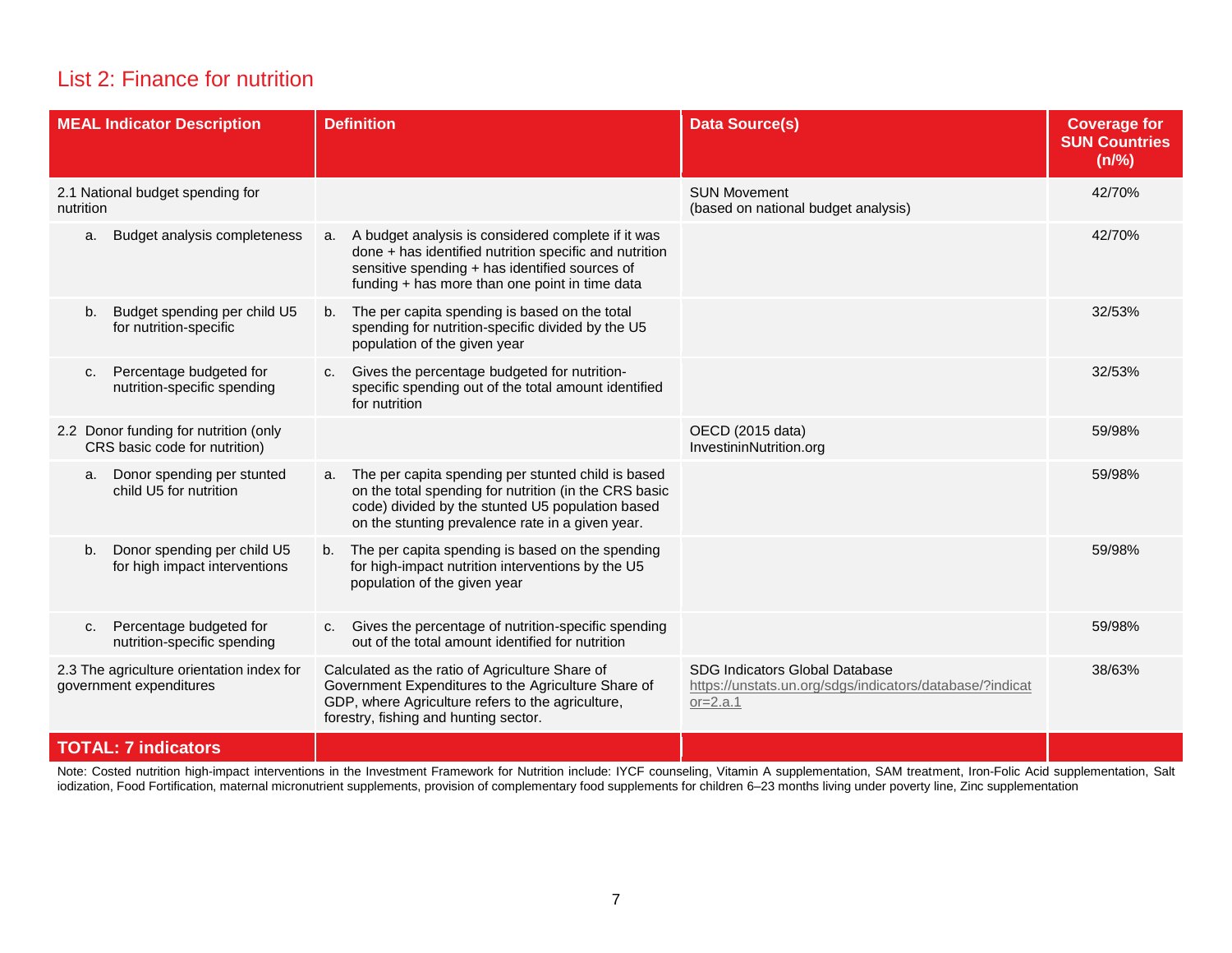## List 3: Interventions and food supply

| <b>MEAL Indicator Description</b>                                                                     | <b>Definition</b>                                                                                                                                                                                                                                                                                | <b>Data Source(s)</b>                                                                                                                                                                                                                               | <b>Coverage for</b><br><b>SUN Countries</b><br>(n/%) |
|-------------------------------------------------------------------------------------------------------|--------------------------------------------------------------------------------------------------------------------------------------------------------------------------------------------------------------------------------------------------------------------------------------------------|-----------------------------------------------------------------------------------------------------------------------------------------------------------------------------------------------------------------------------------------------------|------------------------------------------------------|
| 3.1 Proportion of health facilities that are<br>Baby Friendly Hospital Initiative (BFHI)<br>certified | Proportion of hospitals and maternity facilities that<br>are designated as a "Baby Friendly" institution                                                                                                                                                                                         | UNICEF NutriDash, PAHO, IBFAN WBTi report                                                                                                                                                                                                           | 36/60%                                               |
| 3.2 Proportion of children 6-59 months with<br>severe acute malnutrition admitted for<br>treatment    | Severe acute malnutrition geographical coverage<br>(from GNR 2015 database)                                                                                                                                                                                                                      | UNICEF/Coverage Monitoring Network/ACF<br>International, 2012. The State of Global SAM<br>Management Coverage 2012. New York and London.                                                                                                            | 38/63%                                               |
| 3.3 Proportion of children 6-59 months<br>receiving Vitamin A supplementation                         | Proportion of 6- to 59-month-olds receiving two<br>high-dose vitamin A supplements in 2015                                                                                                                                                                                                       | UNICEF Global Database, October 2017, based on<br>administrative reports from countries.<br>Available from http://data.unicef.org/nutrition/vitamin-<br>a.html                                                                                      | 48/80%                                               |
| 3.4 Proportion of pregnant women receiving<br>Iron and Folic Acid supplementation                     | Percentage of women with a birth in the five<br>years preceding the survey who took iron tablets<br>or syrup (none/ for <60 days to 90+ days/for 90+<br>days); does not include folic acid                                                                                                       | ICF International, 2016. The DHS Program<br>STATcompiler. http://www.statcompiler.com                                                                                                                                                               | 46/77%                                               |
| 3.5 Number of trained nutrition professionals<br>/100,000 population                                  | Density for each of:<br>Physicians (includes generalist and specialist<br>$\bullet$<br>medical practitioners)<br>Nurses (Includes nursing and nursing<br>$\bullet$<br>associate professionals, midwifery and<br>midwifery associate professionals. Does not<br>include traditional midwives) $3$ | WHO Global Health Observatory Data Repository 2016.<br>Available from<br>http://apps.who.int/gho/data/node.main.A1444?lang=en                                                                                                                       | 58/97%                                               |
| 3.6 Percentage of households that have<br>iodized salt (>0 ppm)                                       | Percentage of surveyed households which have<br>salt they used for cooking that tested positive<br>(>0ppm) for presence of iodine                                                                                                                                                                | UNICEF, Division of Data Research and Policy (2018).<br>UNICEF Global Databases: Percentage of households<br>consuming iodized salt (>0pmm) among all tested<br>households, New York, January 2018.<br>http://data.unicef.org/nutrition/iodine.html | 57/95%                                               |

<sup>&</sup>lt;sup>3</sup> Note: data also available for some countries on Community and traditional health workers (Includes community health officers, community health-education workers, family health workers, traditional and complementary medicine practitioners, traditional midwives and related occupations) but this was not captured in the MEAL key indicator due to lower data availability.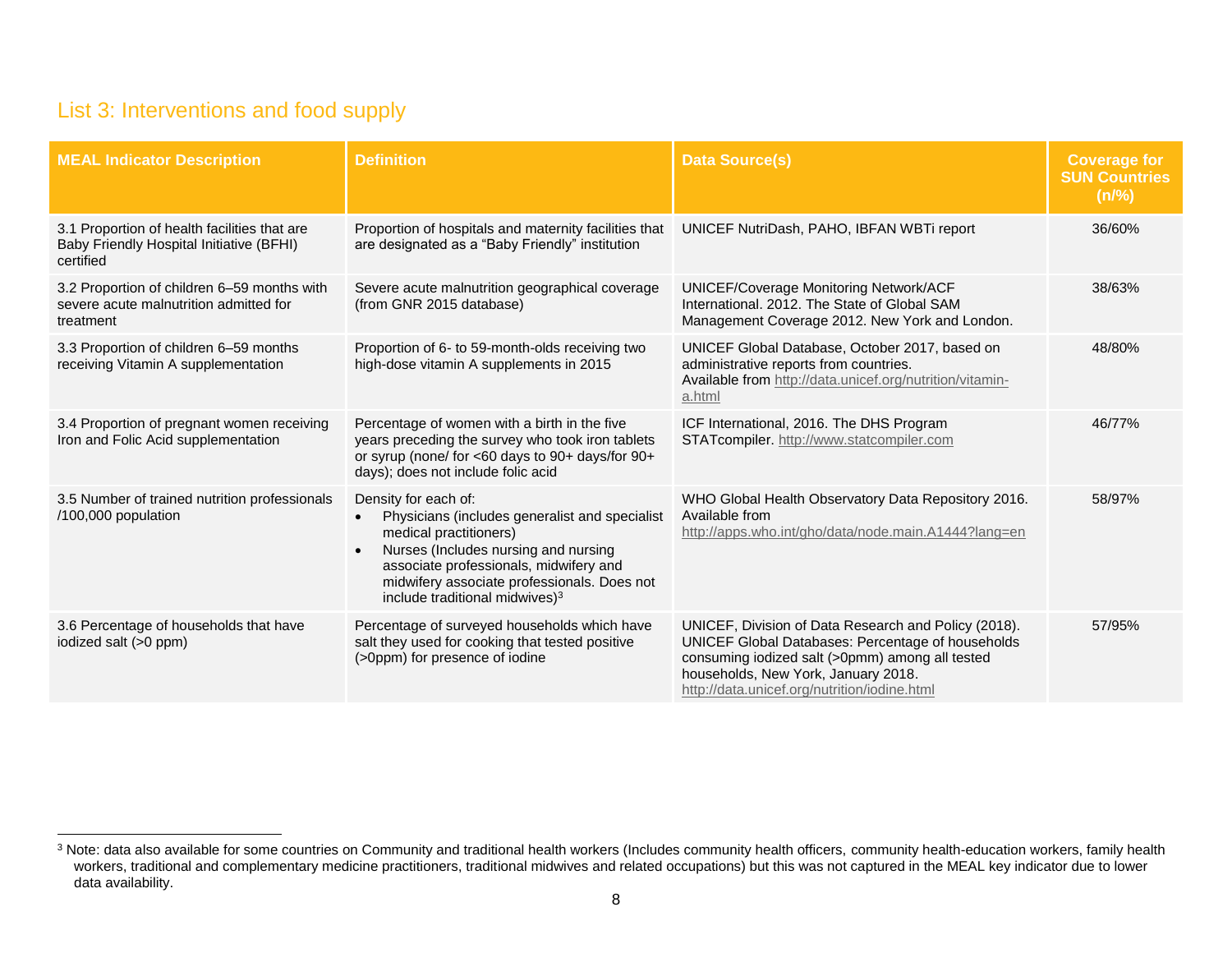| <b>MEAL Indicator Description</b>                                                                                                                       | <b>Definition</b>                                                                                                                                                                                                                                               | Data Source(s)                                                                                                                                                                                                                                                                                                            | <b>Coverage for</b><br><b>SUN Countries</b><br>(n/%) |
|---------------------------------------------------------------------------------------------------------------------------------------------------------|-----------------------------------------------------------------------------------------------------------------------------------------------------------------------------------------------------------------------------------------------------------------|---------------------------------------------------------------------------------------------------------------------------------------------------------------------------------------------------------------------------------------------------------------------------------------------------------------------------|------------------------------------------------------|
| 3.7 Proportion of children under 5 years old<br>with diarrhea (in last two weeks) receiving<br>oral rehydration salts (ORS) and Zinc                    | Percentage of children under 5 with diarrhea<br>receiving oral rehydration salts (ORS packets or<br>pre-packaged ORS fluids) and Zinc                                                                                                                           | UNICEF, Division of Data Research and Policy (2018).<br><b>UNICEF Global Databases: Diarrhoea treatment:</b><br>Children with diarrhoea who were given ORS and Zinc,<br>New York, February 2018.<br>(based on MICS, DHS and other national surveys)<br>https://data.unicef.org/topic/child-health/diarrhoeal-<br>disease/ | 52/87%                                               |
| 3.8 Proportion of children aged 12-59<br>months receiving at least one dose of de-<br>worming medication                                                | Percentage of children age 6-59 months given<br>deworming medication in the six months<br>preceding the survey                                                                                                                                                  | ICF International, 2016. The DHS Program<br>STATcompiler. http://www.statcompiler.com                                                                                                                                                                                                                                     | 48/80%                                               |
| 3.9 Use of insecticide treated nets in children<br>aged 0-5 years                                                                                       | Percentage of children under age 5 who slept<br>under an insecticide-treated mosquito net the<br>night prior to the survey.                                                                                                                                     | UNICEF, Division of Data Research and Policy (2018).<br>UNICEF Global Databases: Malaria: Children under 5<br>sleeping under an insecticide treated net (ITN) -<br>Percentage, New York, February 2018.<br>(based on MICS, DHS and other national surveys)<br>http://data.unicef.org/topic/child-health/malaria/          | 46/77%                                               |
| 3.10 Percentage of 1-year-olds who have<br>received the appropriate doses of the<br>recommended vaccines in the national<br>schedule by recommended age | Percentage of surviving infants who received the<br>third dose of DTP containing vaccine<br>(Note: DTP3 coverage is often used as an<br>indicator of how well countries are providing<br>routine immunization services.)                                        | WHO and UNICEF estimates of national routine<br>immunization coverage, 2016 revision (completed July<br>2016).<br>http://data.unicef.org/child-health/immunization                                                                                                                                                        | 60/100%                                              |
| 3.11 Proportion of women of reproductive<br>age (15-49 years) who have their need for<br>family planning satisfied with modern<br>methods               | Percentage of women of reproductive age (15-49<br>years) who are sexually active and who have<br>their need for family planning satisfied with<br>modern methods.                                                                                               | United Nations, Department of Economic and Social<br>Affairs, Population Division (2017). World Contraceptive<br>Use 2017 (POP/DB/CP/Rev2017).                                                                                                                                                                            | 59/98%                                               |
| 3.12 Percentage of calories from non-staples<br>in food supply                                                                                          | Share of dietary energy supply derived from non-<br>staples (%) (3-year average, 2011-2013); staples<br>include cereals, roots and tubers                                                                                                                       | FAOSTAT data for 2012                                                                                                                                                                                                                                                                                                     | 54/90%                                               |
| 3.13 Availability of fruits and vegetables<br>(grams)                                                                                                   | Total amount of fruit and vegetables and derived<br>products (in grams) available for human<br>consumption during the reference period<br>(expressed in per capita terms)                                                                                       | FAOSTAT data for 2013                                                                                                                                                                                                                                                                                                     | 54/90%                                               |
| 3.14 Fortified Food Supply                                                                                                                              | Fortification status of fortifiable food vehicles<br>(including salt, vegetable oil, wheat flour, maize<br>flour, rice, sugar, fish/soy sauce) are classified<br>(sustain, improve, build/expand or N/A) based on<br>information about coverage and compliance. | FFI, GAIN, IGN, MN Forum.                                                                                                                                                                                                                                                                                                 | 59/98%                                               |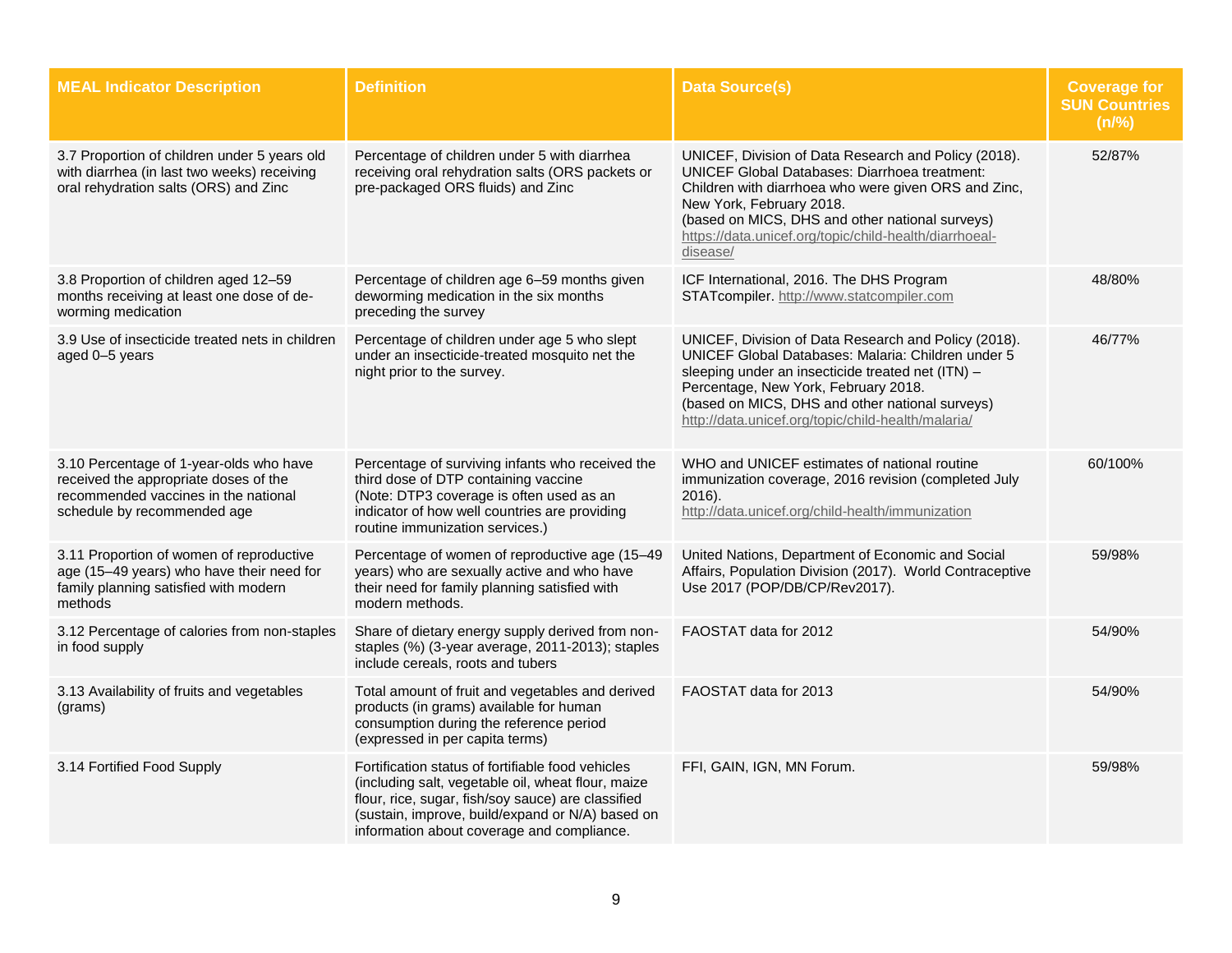| <b>MEAL Indicator Description</b>                                                                                                                                                                                                                                                 | <b>Definition</b>                                                                                                         | <b>Data Source(s)</b>                                                                             | <b>Coverage for</b><br><b>SUN Countries</b><br>$(n\frac{9}{6})$ |
|-----------------------------------------------------------------------------------------------------------------------------------------------------------------------------------------------------------------------------------------------------------------------------------|---------------------------------------------------------------------------------------------------------------------------|---------------------------------------------------------------------------------------------------|-----------------------------------------------------------------|
| 3.15 Proportion of the population covered by<br>social protection floors/systems<br>disaggregated by sex, and distinguishing<br>children, the unemployed, the elderly,<br>persons with disabilities, pregnant women,<br>new born, work injury victims, the poor and<br>vulnerable | % of population participating in social protection<br>and labor programs (includes direct and indirect<br>beneficiaries). | World Bank (2017) The Atlas of Social Protection:<br>Indicators of Resilience and Equity (ASPIRE) | 42/70%                                                          |
| <b>TOTAL: 15 indicators</b>                                                                                                                                                                                                                                                       |                                                                                                                           |                                                                                                   |                                                                 |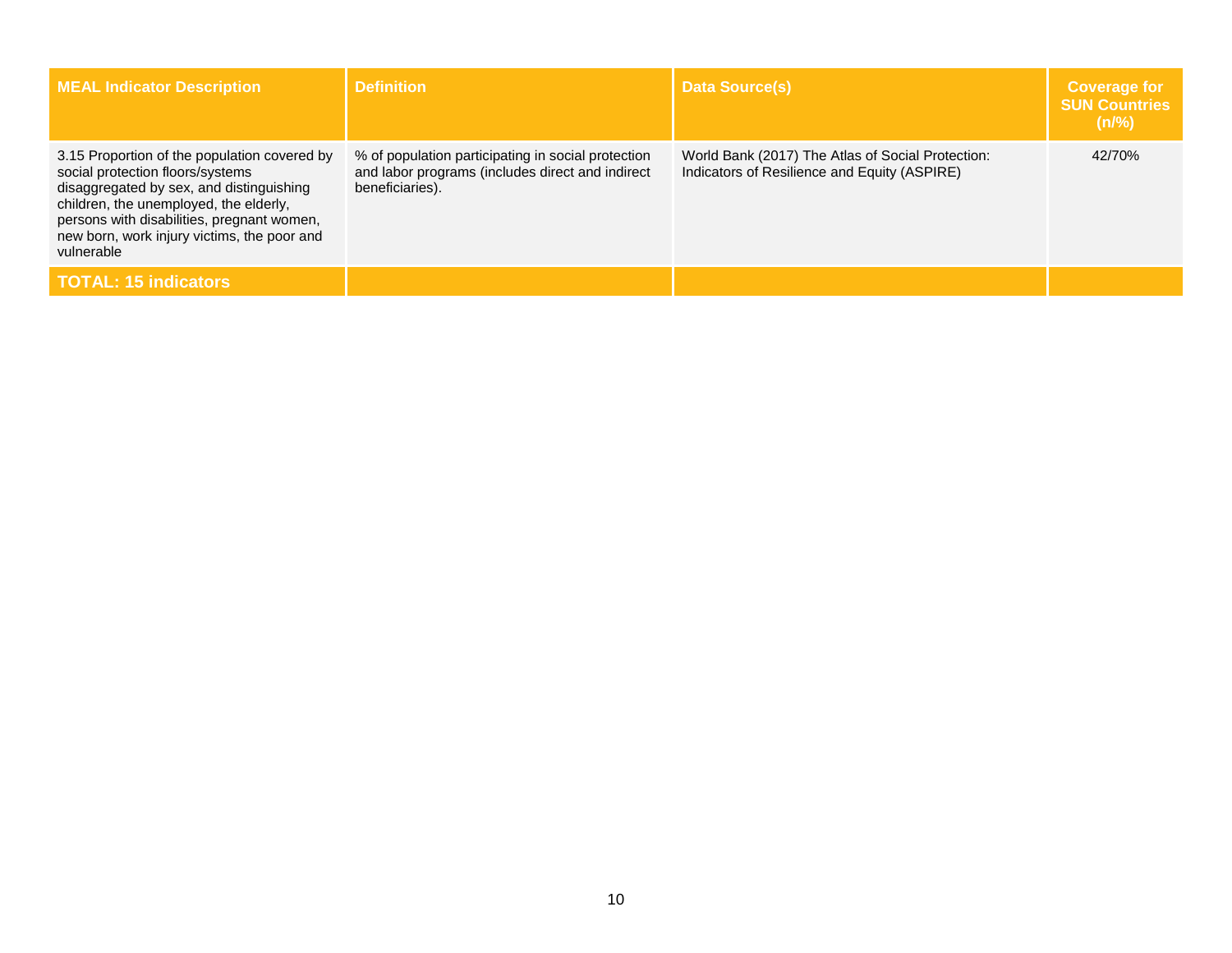## List 4: Enacted legislations

| <b>MEAL Indicator Description</b>                                                                                                                                                                                                     | <b>Definition</b>                                                                                                                                                                                                                                                                                                                                                                                                                                                                                                                                                                                           | <b>Data Source(s)</b>                                                                                                                                                                                                                                                         | <b>Coverage for</b><br><b>SUN Countries</b><br>(n/%) |
|---------------------------------------------------------------------------------------------------------------------------------------------------------------------------------------------------------------------------------------|-------------------------------------------------------------------------------------------------------------------------------------------------------------------------------------------------------------------------------------------------------------------------------------------------------------------------------------------------------------------------------------------------------------------------------------------------------------------------------------------------------------------------------------------------------------------------------------------------------------|-------------------------------------------------------------------------------------------------------------------------------------------------------------------------------------------------------------------------------------------------------------------------------|------------------------------------------------------|
| 4.1 Country has legislation /regulations fully<br>implementing the International Code of Marketing<br>of Breast-milk Substitutes (resolution WHA34.22)<br>and subsequent relevant resolutions adopted by<br>the World Health Assembly | Legal status of the Code in each country                                                                                                                                                                                                                                                                                                                                                                                                                                                                                                                                                                    | WHO, UNICEF, IBFAN (2016).<br>Marketing of Breast-milk Substitutes:<br>National Implementation of the<br>International Code, Status Report<br>2016. Geneva: WHO                                                                                                               | 59/98%                                               |
| 4.2 Country has maternity protection laws or<br>regulations in place in line with the ILO Maternity<br>Protection Convention, 2000 (No. 183) and<br>Recommendation No. 191                                                            | Country has ratified International Labor Organization Convention<br>183 or has passed national legislation in compliance with the<br>three key provisions of the convention (14 weeks of maternity<br>leave, paid at 66% of previous earnings by social security or<br>general revenue). Country has provision for daily nursing breaks<br>on return to work, or a reduction of working time with pay to<br>breastfeed or express breastmilk. Country has provision<br>mandating employers to provide nursing or childcare facilities at<br>or near their workplaces or a reimbursement of childcare costs. | International Labour Organization<br>(ILO), as reported by GNR 2017                                                                                                                                                                                                           | 57/95%                                               |
| 4.3 Country has legislation on the Constitutional<br><b>Right to Food</b>                                                                                                                                                             | Assessed level of constitutional protection of the right to food<br>(high, medium-high, medium, low)                                                                                                                                                                                                                                                                                                                                                                                                                                                                                                        | Food and Agriculture Corporate<br>Document Repository 2003.<br>Recognition of the right to food at the<br>national level. Available from<br>http://www.fao.org/docrep/MEETING/<br>007 /J0574E.HTM#P75_9766                                                                    | 44/73%                                               |
| 4.4 Country has policies to reduce the impact on<br>children of marketing of foods and non-alcoholic<br>beverages high in saturated fats, trans-fatty<br>acids, free sugars, or salt                                                  | Country has implemented a policy(ies) to reduce the impact on<br>children of marketing of foods and non-alcoholic beverages high<br>in saturated fats, trans-fatty acids, free sugars, or salt. This<br>indicator is considered fully achieved if the country responds<br>"Yes" to the question "Is your country implementing any policies<br>to reduce the impact on children of marketing of foods and non-<br>alcoholic beverages high in saturated fats, trans-fatty acids, free<br>sugars, or salt?", and provides the needed supporting<br>documentation.                                             | Data based on Member State<br>responses to the 2017 NCD Country<br>Capacity Survey.<br>WHO (2017). Noncommunicable<br>Diseases Progress Monitor, 2017.<br>Geneva: WHO. Available from<br>http://apps.who.int/iris/bitstream/1066<br>5/258940/1/9789241513029-<br>eng.pdf?ua=1 | 54/90%                                               |
| 4.5 Country has legal documentation that has the<br>effect of allowing or mandating food fortification                                                                                                                                | $M$ andatory = The country has legal documentation that has the<br>effect of mandating fortification of the food vehicle in question<br>with one or more priority micronutrients (Yes/No).<br>Voluntary = The country has legal documentation indicating<br>standardized fortification levels of the food vehicle in question,<br>but does not have legal documentation that has the effect of<br>mandating fortification (Yes/No).                                                                                                                                                                         | FFI, GAIN, IGN, MN Forum. Global<br>Fortification Data Exchange.<br>[Accessed 13 March 2018.]<br>http://www.fortificationdata.org                                                                                                                                             | 60/100%                                              |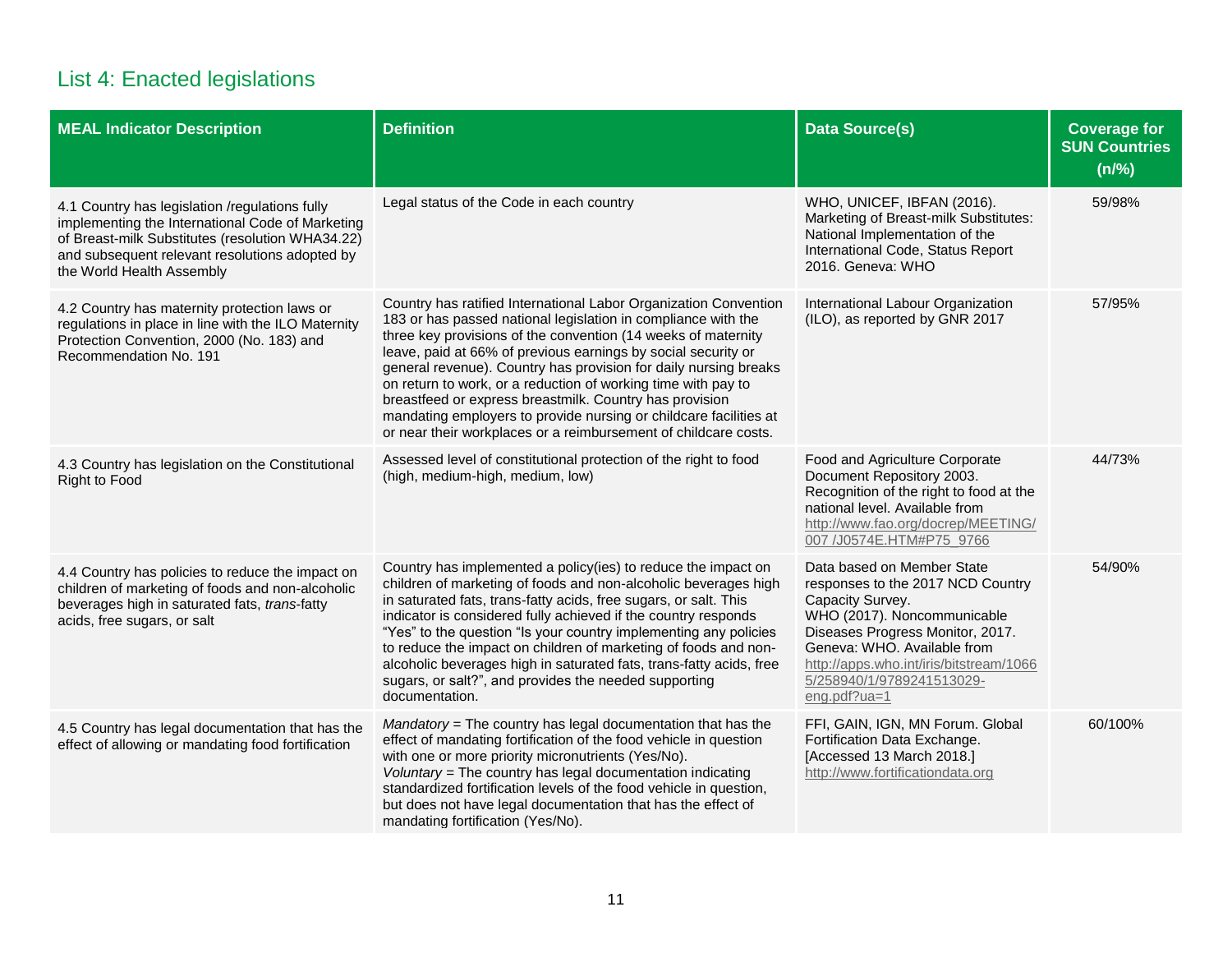| <b>MEAL Indicator Description</b>                                                   | <b>Definition</b>                                                                                                                                                   | <b>Data Source(s)</b>                                                                                                             | <b>Coverage for</b><br><b>SUN Countries</b><br>$(n\frac{9}{6})$ |
|-------------------------------------------------------------------------------------|---------------------------------------------------------------------------------------------------------------------------------------------------------------------|-----------------------------------------------------------------------------------------------------------------------------------|-----------------------------------------------------------------|
| 4.6 Country has legal documentation specifying<br>nutrient levels for fortification | The country has legal documentation indicating standardized<br>fortification levels of the food vehicle in question with one or<br>more priority nutrients (Yes/No) | FFI, GAIN, IGN, MN Forum. Global<br>Fortification Data Exchange.<br>[Accessed 13 March 2018.]<br>http://www.fortificationdata.org | 60/100%                                                         |
| <b>TOTAL: 6 indicators</b>                                                          |                                                                                                                                                                     |                                                                                                                                   |                                                                 |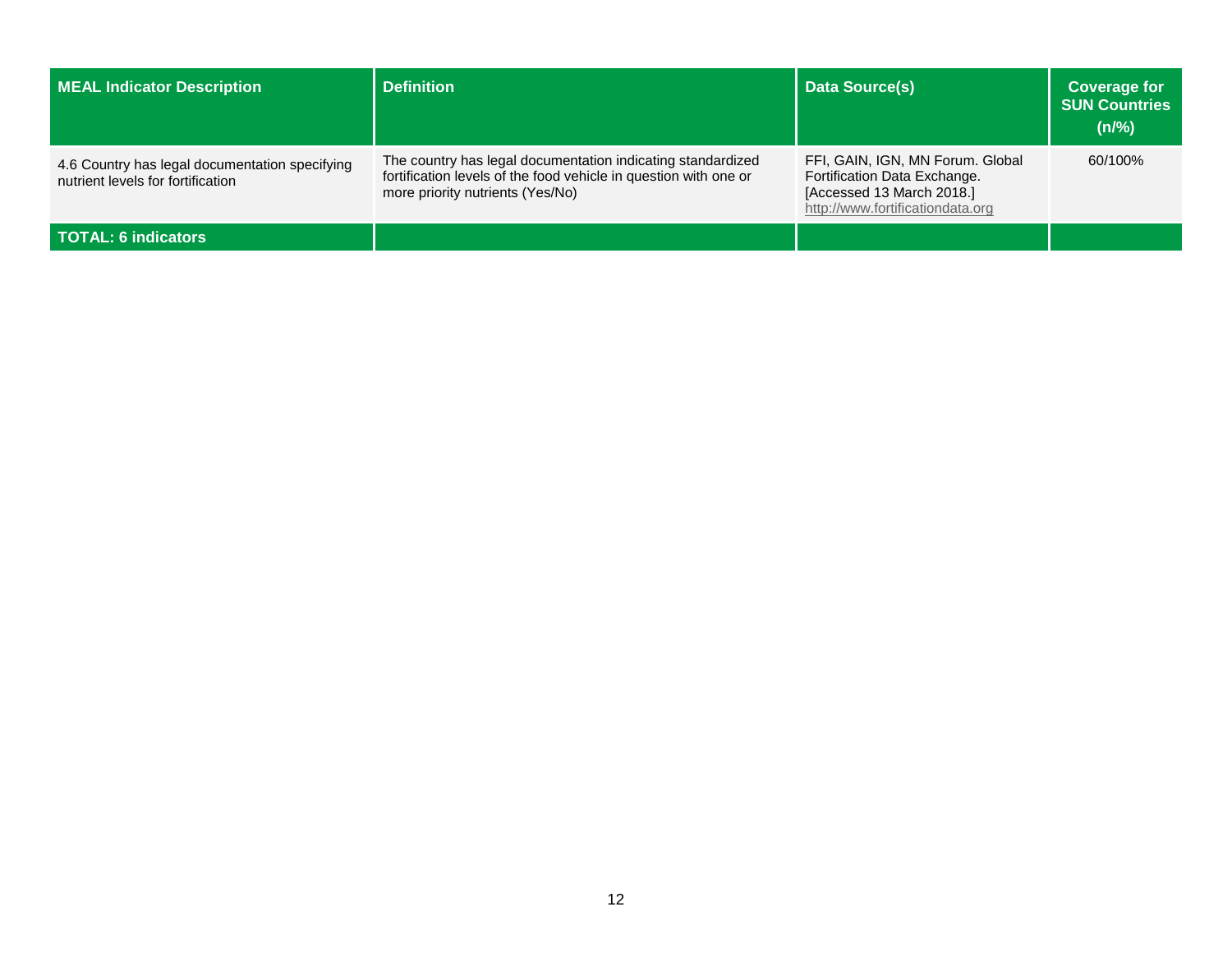## List 5: Drivers of nutrition (Sustainable Development Goals and others)

| <b>MEAL Indicator Description</b>                                                                                                     | <b>Definition</b>                                                                                                                                                                                                                                                                                    | <b>Data Source(s)</b>                                                                                                                                                                            | <b>Coverage for</b><br><b>SUN Countries</b><br>(n/%) |
|---------------------------------------------------------------------------------------------------------------------------------------|------------------------------------------------------------------------------------------------------------------------------------------------------------------------------------------------------------------------------------------------------------------------------------------------------|--------------------------------------------------------------------------------------------------------------------------------------------------------------------------------------------------|------------------------------------------------------|
| 5.1 Prevalence of diarrhea in children under 5<br>years of age                                                                        | Percentage of children born in the three years preceding<br>the survey who had diarrhea in the two weeks preceding<br>the survey                                                                                                                                                                     | ICF International, 2016. The DHS Program<br>STATcompiler. http://www.statcompiler.com<br><b>UNICEF MICS Country Reports</b>                                                                      | 59/98%                                               |
| 5.2 Proportion of population using safely<br>managed drinking water services                                                          | Percentage of the population using at least basic drinking<br>water service (drinking water from an improved source,<br>provided collection time is not more than 30 minutes for a<br>round trip, including queuing)                                                                                 | WHO/UNICEF Joint Monitoring Programme<br>(JMP) for Water Supply and Sanitation 2017.<br>Available from https://washdata.org/data                                                                 | 60/100%                                              |
| 5.3 Proportion of population using a safely<br>managed sanitation service [including a hand-<br>washing facility with soap and water] | Percentage of the population using at least a basic<br>sanitation facility (Use of improved facilities that are not<br>shared with other households)                                                                                                                                                 | WHO/UNICEF Joint Monitoring Programme<br>(JMP) for Water Supply and Sanitation 2017.<br>Available from https://washdata.org/data                                                                 | 60/100%                                              |
| 5.4 Malaria incident cases per 1000 population                                                                                        | Malaria incident cases per 1000 population for the year<br>2015                                                                                                                                                                                                                                      | <b>SDG Indicators Global Database</b><br>https://unstats.un.org/sdgs/indicators/databas<br>e/?indicator=3.3.3                                                                                    | 60/100%                                              |
| 5.5 New cases of measles                                                                                                              | Reported confirmed measles cases for the year 2016                                                                                                                                                                                                                                                   | WHO/UNICEF Joint Reporting on<br>Immunization<br>http://www.who.int/immunization/monitoring s<br>urveillance/burden/vpd/surveillance_type/activ<br>e/measles_monthlydata/en/                     | 59/98%<br>with reported data                         |
| 5.6 Number of births during a given reference<br>period to women aged 15-19 years /1000<br>females (and aged 10-14)                   | Annual number of births to women aged 15 to 19 per<br>1,000 women in that age group.<br>(No central source of data was found on births to women<br>aged 10 to 14 years)                                                                                                                              | United Nations, Department of Economic and<br>Social Affairs, Population Division (2015).<br>2015 Update for the MDG Database:<br>Adolescent Birth Rate<br>(POP/DB/Fert/A/MDG2015).              | 60/100%                                              |
| 5.7 Number of new HIV infections per 1,000<br>uninfected population by age group, sex, and<br>key populations                         | Number of new HIV infections per 1000 uninfected<br>population for the reference year 2015                                                                                                                                                                                                           | WHO GHO<br>http://apps.who.int/gho/data/view.main.57040<br>ALL?lang=en                                                                                                                           | 52/87%                                               |
| 5.8 Tuberculosis incidence per 1,000 population                                                                                       | The estimated number of new and relapse tuberculosis<br>(TB) cases per 100 000 population for the reference year<br>2016. All forms of TB are included, including cases in<br>people living with HIV.                                                                                                | WHO GHO<br>http://apps.who.int/gho/data/view.main.57040<br>ALL?lang=en                                                                                                                           | 60/100%                                              |
| 5.9 Prevalence of undernourishment                                                                                                    | Prevalence of undernourishment (%) (3-year average,<br>2014-2016); defined by FAO as share of the population<br>that consumes an amount of calories that is insufficient to<br>cover the energy requirement for an active and healthy life<br>(as defined by the minimum dietary energy requirement) | FAO of the United Nations Statistics Division<br>2015. Food Security / Suite of Food Security<br>Indicators. Available from<br>http://faostat3.fao.org/faostat-<br>gateway/go/to/download/D/FS/E | 53/88%                                               |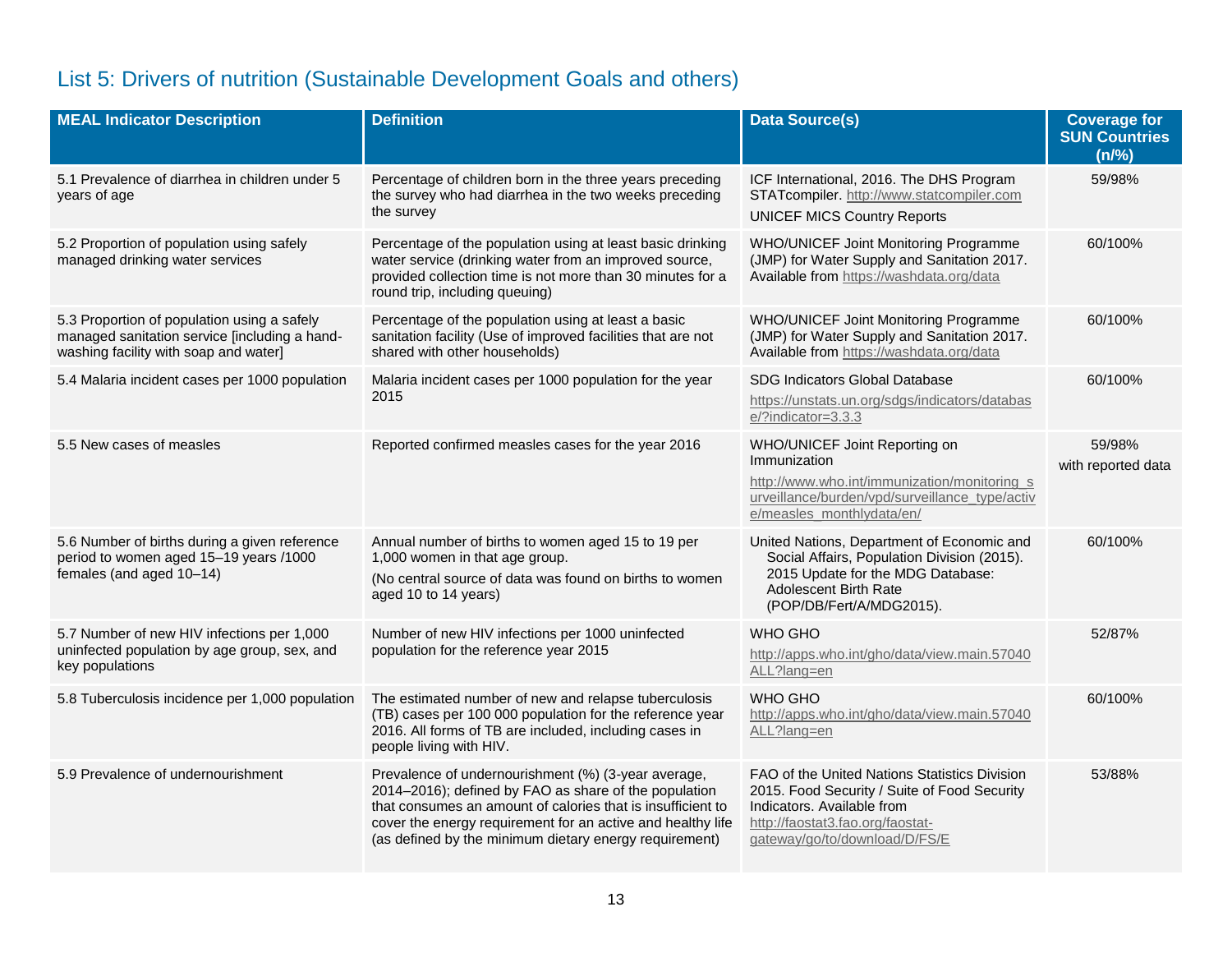| <b>MEAL Indicator Description</b>                                                                                                                | <b>Definition</b>                                                                                                                                                                                                                                                                                                                                                                                                                                  | <b>Data Source(s)</b>                                                                                                                                                                        | <b>Coverage for</b><br><b>SUN Countries</b><br>(n/%) |
|--------------------------------------------------------------------------------------------------------------------------------------------------|----------------------------------------------------------------------------------------------------------------------------------------------------------------------------------------------------------------------------------------------------------------------------------------------------------------------------------------------------------------------------------------------------------------------------------------------------|----------------------------------------------------------------------------------------------------------------------------------------------------------------------------------------------|------------------------------------------------------|
| 5.10 Prevalence of moderate or severe food<br>insecurity in the population                                                                       | Estimated prevalence of moderate or severe food<br>insecurity in the population (reference year 2015) based<br>on the FAO Food Insecurity Experience Scale<br>(Gallup World Poll 2015).                                                                                                                                                                                                                                                            | SDG Indicators Global Database.<br>https://unstats.un.org/sdgs/indicators/databas<br>e/?indicator=2.1.2                                                                                      | 16/27%                                               |
| 5.11 Proportion of women aged 20-24 years<br>who were married or in a union before age 15<br>and before age 18                                   | Percentage of women aged 20 to 24 years who were first<br>married or in union before ages 15 and 18                                                                                                                                                                                                                                                                                                                                                | UNICEF Monitoring the situation of women<br>and children Database (March 2018)<br>https://data.unicef.org/topic/child-<br>protection/child-marriage/                                         | 59/98%                                               |
| 5.12 Female secondary school enrollment                                                                                                          | Total female enrollment in secondary education, in all<br>programs, regardless of age, expressed as a percentage<br>of the female population of official secondary education<br>age. The rate can exceed 100% due to inclusion of<br>overaged/underaged students (early or late school<br>entrance and grade repetition).                                                                                                                          | UNESCO, World Bank Global Database<br>http://www.uis.unesco.org/DataCentre/Pages/<br>BrowseEducation.aspx<br>https://data.worldbank.org/indicator/SE.SEC.E<br>NRR.FE                         | 56/93%                                               |
| 5.13 Proportion of children 2-14 years old who<br>experienced any violent discipline<br>(psychological aggression and/or physical<br>punishment) | Percentage of children aged 2 to 14 years who<br>experienced any form of violent discipline (physical<br>punishment and/or psychological aggression) within the<br>past month. Psychological aggression refers to the action<br>of shouting, yelling or screaming at a child, as well as<br>calling a child offensive names. Physical (or corporal)<br>punishment is an action intended to cause physical pain<br>or discomfort, but not injuries. | UNICEF Global Database, November 2017,<br>based on DHS, MICS & other nationally<br>representative surveys<br>https://data.unicef.org/topic/child-<br>protection/violence/violent-discipline/ | 35/58%                                               |
| 5.14 Growth rates of household expenditure<br>and income per capita among the bottom 40%<br>of the population and the total population           | Annualized growth in mean household per capita income<br>or consumption for bottom 40% of population and total<br>population                                                                                                                                                                                                                                                                                                                       | World Bank Global Database of Shared<br>Prosperity<br>http://www.worldbank.org/en/topic/poverty/brie<br>f/global-database-of-shared-prosperity                                               | 19/32%                                               |
| 5.15 Proportion of urban population living in<br>slums, informal settlement or inadequate<br>housing                                             | Proportion of urban population living in slums. (According<br>to UN-HABITAT, slums are areas where households lack<br>durable housing, sufficient living space, secure tenure, or<br>easy access to safe water or adequate sanitation<br>facilities.)                                                                                                                                                                                              | SDG Indicators Global Database (Nov 2017)<br>https://unstats.un.org/sdgs/indicators/databas<br>e/?indicator=11.1.1                                                                           | 55/92%                                               |
| <b>TOTAL: 15 indicators</b>                                                                                                                      |                                                                                                                                                                                                                                                                                                                                                                                                                                                    |                                                                                                                                                                                              |                                                      |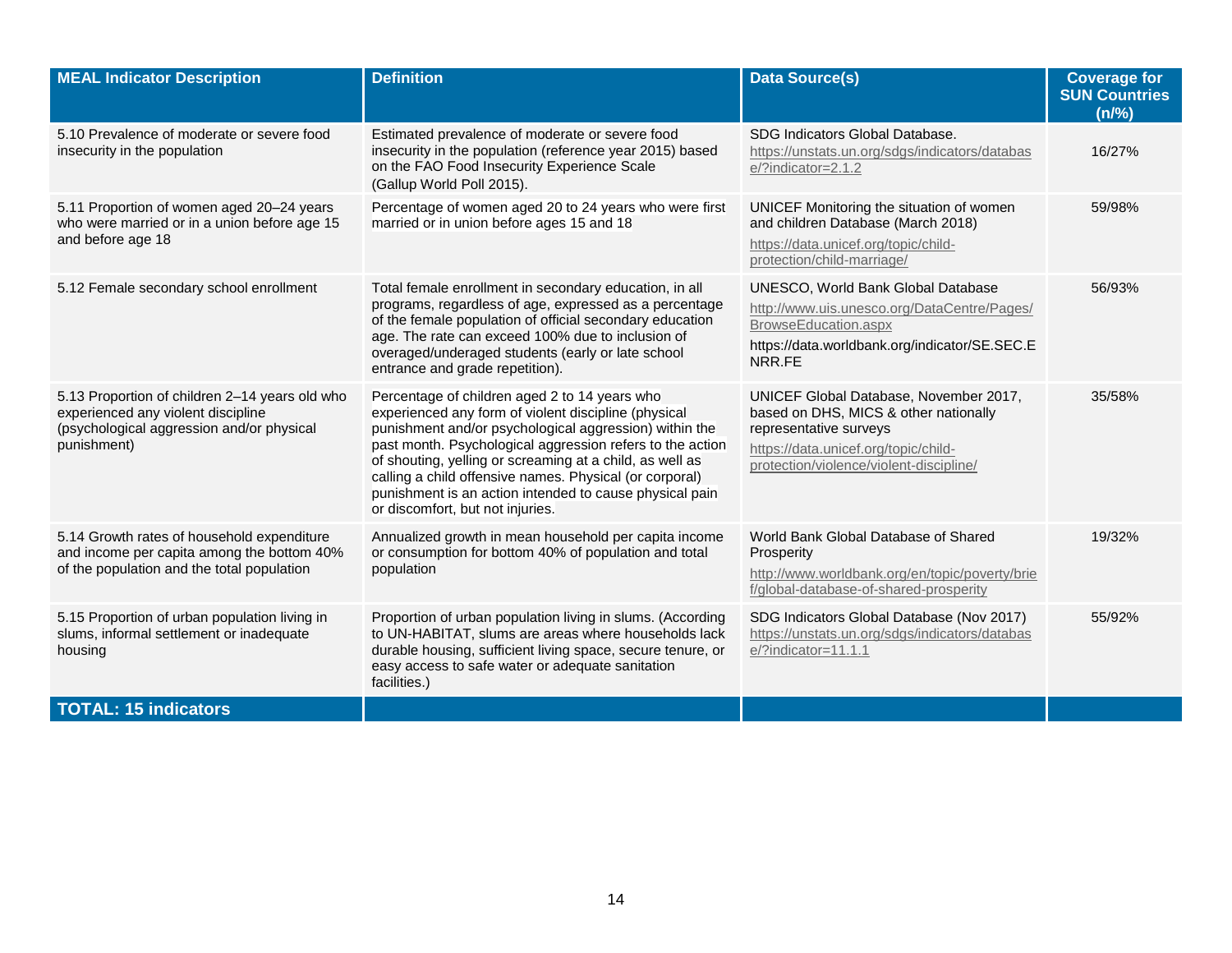## List 6: Infant and Young Child Feeding Practices (IYCF) and dietary intakes

| <b>MEAL Indicator Description</b>                                                                                                                           | <b>Definition</b>                                                                                                                                                                                                                                                                                                                                                                                                   | <b>Data Source(s)</b>                                                                                                                                                                                                              | <b>Coverage for</b><br><b>SUN Countries</b><br>(n/%) |
|-------------------------------------------------------------------------------------------------------------------------------------------------------------|---------------------------------------------------------------------------------------------------------------------------------------------------------------------------------------------------------------------------------------------------------------------------------------------------------------------------------------------------------------------------------------------------------------------|------------------------------------------------------------------------------------------------------------------------------------------------------------------------------------------------------------------------------------|------------------------------------------------------|
| 6.1 Exclusive breastfeeding for the<br>first six months                                                                                                     | Percentage of infants 0-5 months old who<br>were exclusively breastfed (received only<br>breastmilk during the previous day)                                                                                                                                                                                                                                                                                        | UNICEF Global Database (Jan 2018)<br>http://data.unicef.org/nutrition/iycf.html                                                                                                                                                    | 59/98%                                               |
| 6.2 Proportion of children born in<br>the last 24 months who were put to<br>the breast within one hour of birth                                             | Percentage of newborns who are put to the<br>breast within one hour of birth.                                                                                                                                                                                                                                                                                                                                       | UNICEF Global Database (Jan 2018)<br>http://data.unicef.org/nutrition/iycf.html                                                                                                                                                    | 59/98%                                               |
| 6.3 Proportion of children aged 6 to<br>23 months who Minimum<br>Acceptable Diet (MAD)                                                                      | Percentage of breastfed children 6-23 months<br>of age who had at least the minimum dietary<br>diversity and the minimum meal frequency<br>during the previous day AND percentage of<br>non-breastfed children 6-23 months of age<br>who received at least 2 milk feedings and had<br>at least the minimum dietary diversity not<br>including milk feeds and the minimum meal<br>frequency during the previous day. | UNICEF Global Database (Jan 2018)<br>http://data.unicef.org/nutrition/iycf.html                                                                                                                                                    | 47/78%                                               |
| 6.4 Proportion of children aged 6 to<br>23 months who receive a Minimum<br>Diet Diversity (MDD)                                                             | Percentage of children 6-23 months of age<br>who received foods from $\geq 5$ (out of 8) food<br>groups1 during the previous day                                                                                                                                                                                                                                                                                    | UNICEF Global Database (Jan 2018)<br>http://data.unicef.org/nutrition/iycf.html                                                                                                                                                    | 52/87%                                               |
| 6.5 Age-standardized prevalence of<br>persons (aged 18+ years)<br>consuming less than five total<br>servings (400 grams) of fruit and<br>vegetables per day | Mean intake, in grams per day, of fruit and<br>vegetables in persons aged 18+ years for the<br>reference years 1990/ 2005/ 2010                                                                                                                                                                                                                                                                                     | Global Dietary Database (Tufts, Harvard, FAO/WHO GIFT)<br>http://www.globaldietarydatabase.org/country-comparisons.html                                                                                                            | 59/98%                                               |
| 6.6 Age-standardized mean<br>population intake of salt (sodium<br>chloride) per day in grams in<br>persons aged 18+ years.                                  | Mean sodium intake (grams per day) in adults                                                                                                                                                                                                                                                                                                                                                                        | GNR 2017 dataset, based on Powles et al. (2013) Global, regional<br>and national sodium intakes in 1990 and 2010: a systematic analysis<br>of 24 h urinary sodium excretion and dietary surveys worldwide. BMJ<br>Open; 3:e003733. | 60/100%                                              |
| 6.7 Median urinary iodine<br>concentration in children aged 6-12<br>years                                                                                   | Median urinary iodine concentration (UIC) in<br>the general population, with preference given<br>to studies carried out in school-age children.<br>Data are from the most recent nationally<br>representative survey (2002-2017); Estimates<br>for Niger, South Sudan, Sudan and Zimbabwe<br>are based on sub-national surveys.                                                                                     | Iodine Global Network (2017) Global Scorecard of Iodine Nutrition in<br>2017 in the general population and in pregnant women.<br>http://www.ign.org/cm_data/IGN_Global_Scorecard_AllPop_and_PW<br>May2017.pdf                      | 50/83%                                               |
| 6.8 Percentage of the population<br>consuming food that is fortified<br>according to standards                                                              | Data on fortification coverage (% uses vehicle,<br>% fortifiable and % fortified) for oil, maize flour<br>and wheat flour                                                                                                                                                                                                                                                                                           | Fortification Assessment Coverage Toolkit (FACT) survey data<br>summarized in Aaron et al. (2017)<br>http://jn.nutrition.org/content/147/5/984S.full                                                                               | 6/10%                                                |
| <b>TOTAL: 8 indicators</b>                                                                                                                                  |                                                                                                                                                                                                                                                                                                                                                                                                                     |                                                                                                                                                                                                                                    |                                                      |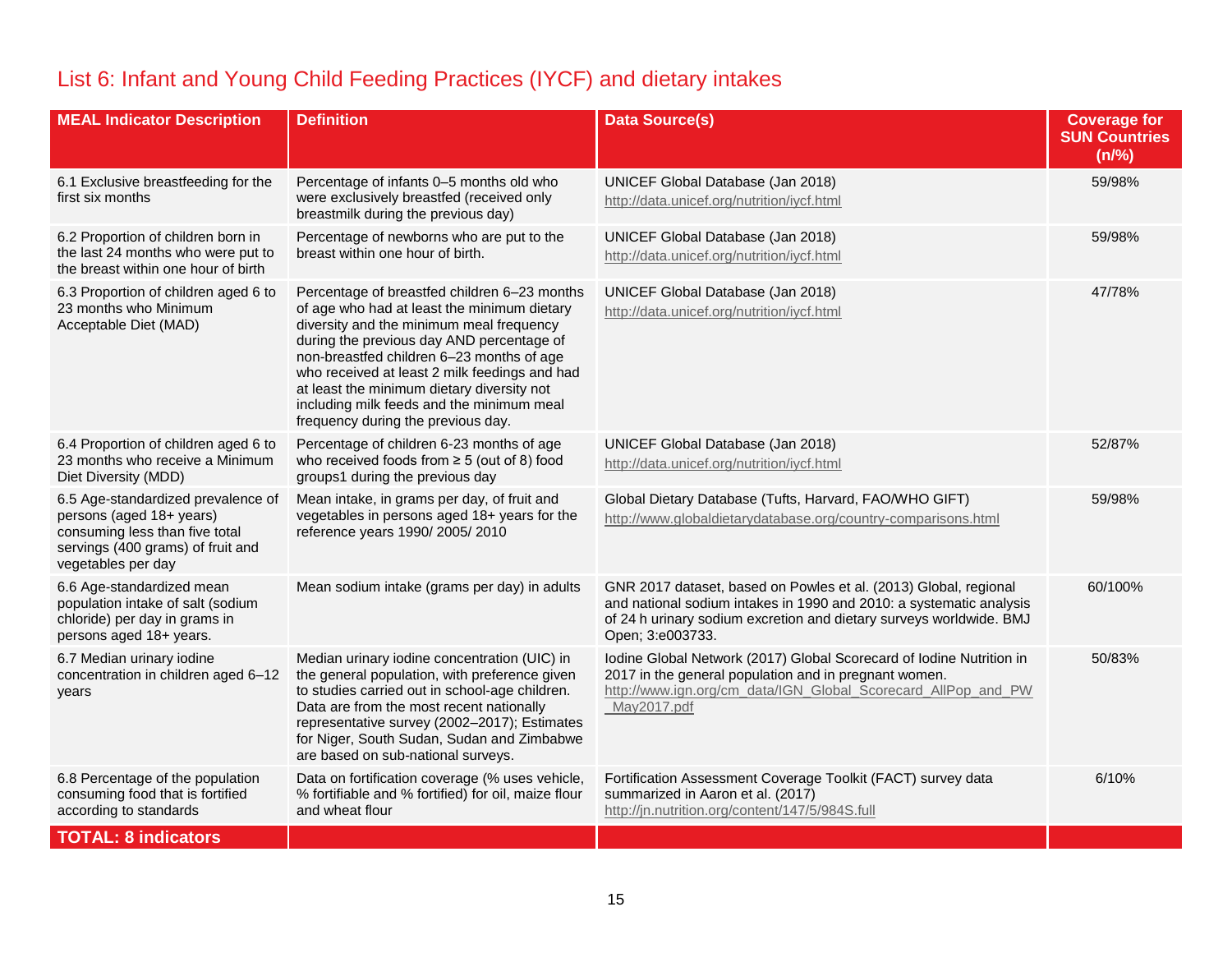#### List 7: Nutrition Status

| <b>MEAL Indicator</b><br><b>Description</b>                                                                                                                                   | <b>Definition</b>                                                                                                                                                | <b>Data Source(s)</b>                                                                                                                                                                                                                                                                                                                        | <b>Coverage for</b><br><b>SUN Countries</b><br>(n/%) |
|-------------------------------------------------------------------------------------------------------------------------------------------------------------------------------|------------------------------------------------------------------------------------------------------------------------------------------------------------------|----------------------------------------------------------------------------------------------------------------------------------------------------------------------------------------------------------------------------------------------------------------------------------------------------------------------------------------------|------------------------------------------------------|
| 7.1 Prevalence of low height-<br>for-age <- 2 SD in children<br>under five years of age                                                                                       | Percentage of children aged 0-59<br>months who are below minus two<br>standard deviations from median<br>height-for-age of the WHO Child<br>Growth Standards.    | UNICEF-WHO-World Bank: Joint Child Malnutrition Estimates: Levels and Trends<br>(updated December 2017)<br>https://data.unicef.org/topic/nutrition/malnutrition/                                                                                                                                                                             | 60/100%                                              |
| 7.2 Prevalence of infants born<br>$<$ 2500 g                                                                                                                                  | Percentage of infants weighing less<br>than 2,500 grams at birth                                                                                                 | UNICEF Global Database (updated October 2014)<br>http://data.unicef.org/nutrition/lowbirthweight.html                                                                                                                                                                                                                                        | 56/93%                                               |
| 7.3 Prevalence of weight-for-<br>height >2 SD in children<br>under five years of age                                                                                          | Percentage of children aged 0-59<br>months who are above two standard<br>deviations from median weight-for-<br>height of the WHO Child Growth<br>Standards.      | UNICEF-WHO-World Bank: Joint Child Malnutrition Estimates: Levels and Trends<br>(updated December 2017)<br>https://data.unicef.org/topic/nutrition/malnutrition/                                                                                                                                                                             | 60/100%                                              |
| 7.4 Prevalence of weight-for-<br>height < - 2SD in children<br>under five years of age                                                                                        | Percentage of children aged 0-59<br>months who are below minus two<br>standard deviations from median<br>weight-for-height of the WHO Child<br>Growth Standards. | UNICEF-WHO-World Bank: Joint Child Malnutrition Estimates: Levels and Trends<br>(updated December 2017)<br>https://data.unicef.org/topic/nutrition/malnutrition/                                                                                                                                                                             | 60/100%                                              |
| 7.5 Prevalence of<br>haemoglobin <11 g/dL in<br>pregnant women                                                                                                                | Percentage of pregnant women with<br>blood haemoglobin concentration<br>$<$ 110 g/L<br>(modeled estimate for the year 2016)                                      | WHO Global Health Observatory (2017) Prevalence of anaemia in women.<br>http://apps.who.int/gho/data/view.main.GSWCAH28v                                                                                                                                                                                                                     | 60/100%                                              |
| 7.6 Prevalence of<br>haemoglobin <12 g/dL in non-<br>pregnant women                                                                                                           | Percentage of non-pregnant women<br>with blood haemoglobin<br>concentration <120 g/L<br>(modeled estimate for the year 2016)                                     | WHO Global Health Observatory (2017) Prevalence of anaemia in women.<br>http://apps.who.int/gho/data/view.main.GSWCAH28v                                                                                                                                                                                                                     | 60/100%                                              |
| 7.7 Proportion of adult<br>women with low body mass<br>index (BMI)                                                                                                            | Percentage of adult women (age 18+<br>years) who are thin according to BMI<br>(<18.5)<br>(modeled estimate for the year 2016)                                    | NCD Risk Factor Collaboration. (2017). Worldwide trends in body-mass index,<br>underweight, overweight and obesity from 1975 to 2016: a pooled analysis of 2416<br>population-based measurement studies in 128.9 million children, adolescents, and<br>adults. Lancet, 390 (10113), 2627-2642.<br>http://www.ncdrisc.org/data-downloads.html | 59/98%                                               |
| 7.8 Proportion of overweight<br>and obese women aged 18+<br>years (defined as BMI ≥25<br>kg/m <sup>2</sup> for overweight and BMI<br>$\geq$ 30 kg/m <sup>2</sup> for obesity) | Percentage of defined population<br>(adults age 18+ years) with a BMI of<br>>25 or a BMI of >30<br>(modeled estimate for the year 2016)                          | NCD Risk Factor Collaboration. (2017). Worldwide trends in body-mass index,<br>underweight, overweight and obesity from 1975 to 2016: a pooled analysis of 2416<br>population-based measurement studies in 128.9 million children, adolescents, and<br>adults. Lancet, 390 (10113), 2627-2642.<br>http://www.ncdrisc.org/data-downloads.html | 59/98%                                               |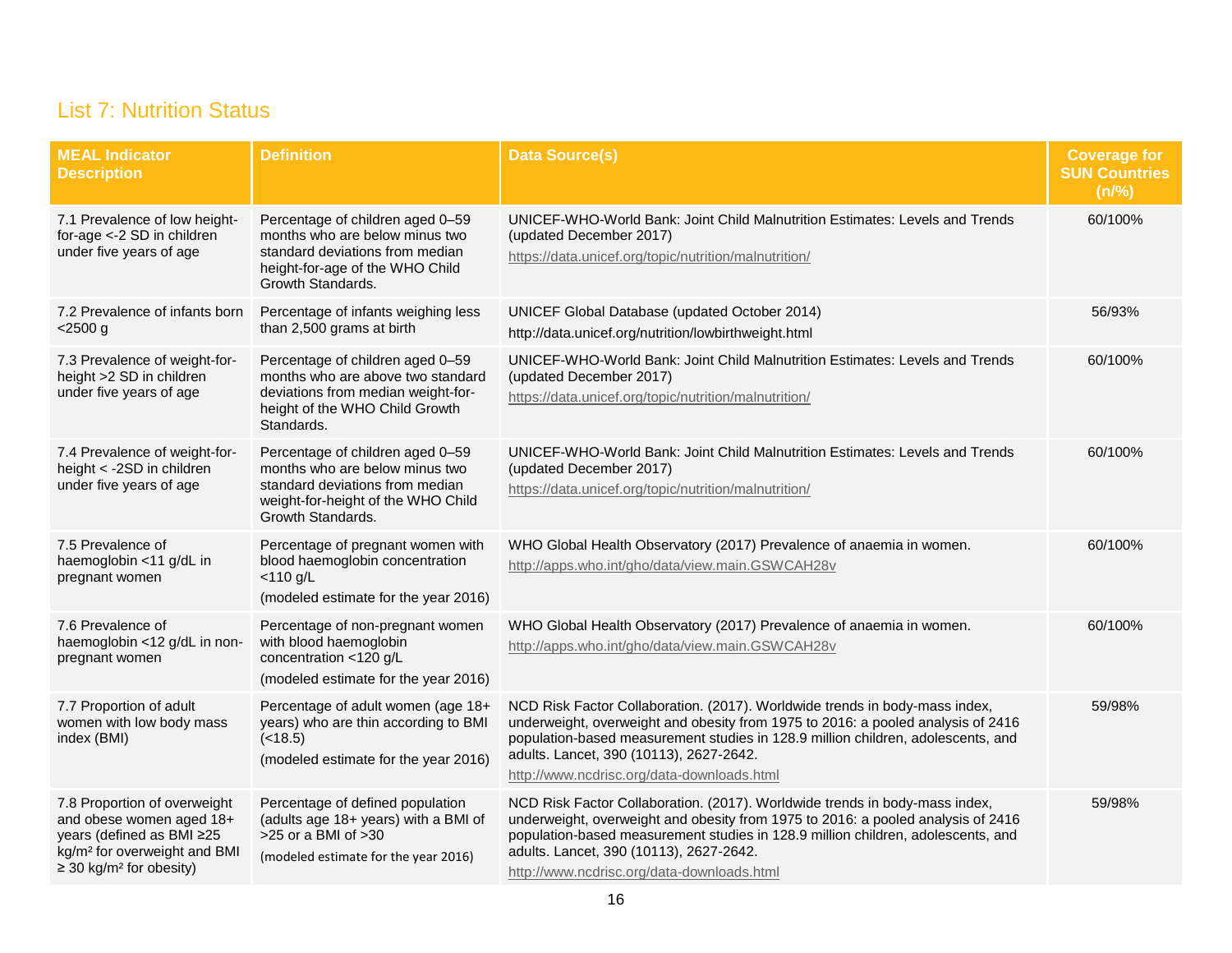| <b>MEAL Indicator</b><br><b>Description</b>                                                                                                                                                                                      | <b>Definition</b>                                                                                                                                                                                                                                                                          | <b>Data Source(s)</b>                                                                                                                                                                                                                                                                                                                        | <b>Coverage for</b><br><b>SUN Countries</b><br>(n/%) |
|----------------------------------------------------------------------------------------------------------------------------------------------------------------------------------------------------------------------------------|--------------------------------------------------------------------------------------------------------------------------------------------------------------------------------------------------------------------------------------------------------------------------------------------|----------------------------------------------------------------------------------------------------------------------------------------------------------------------------------------------------------------------------------------------------------------------------------------------------------------------------------------------|------------------------------------------------------|
| 7.9 Prevalence of overweight<br>and obesity in adolescents<br>(defined according to WHO)<br>growth reference for school-<br>aged children and<br>adolescents).                                                                   | Percentage of adolescent girls aged<br>10-19 years who are above one and<br>two standard deviations from the<br>median BMI-for-age of the WHO<br>Growth Reference for School-Aged<br>Children and Adolescents<br>(modeled estimate for the year 2016)                                      | NCD Risk Factor Collaboration. (2017). Worldwide trends in body-mass index,<br>underweight, overweight and obesity from 1975 to 2016: a pooled analysis of 2416<br>population-based measurement studies in 128.9 million children, adolescents, and<br>adults. Lancet, 390 (10113), 2627-2642.<br>http://www.ncdrisc.org/data-downloads.html | 59/98%                                               |
| 7.10 Age-standardized<br>prevalence of raised blood<br>glucose/diabetes among<br>persons aged 18+ years<br>(defined as fasting plasma<br>glucose value ≥7.0 mmol/L<br>(126 mg/dl) or on medication<br>for raised blood glucose). | Proportion of adults (age 18+ years)<br>with raised blood glucose (fasting<br>glucose ≥7.0 mmol/L or on<br>medication for raised blood glucose<br>or with a history of diagnosis of<br>diabetes, age-standardized estimate<br>for men and women<br>(modeled estimate for the year 2014)    | NCD Risk Factor Collaboration. (2016). Worldwide trends in diabetes since 1980: a<br>pooled analysis of 751 population-based studies with 4.4 million participants. Lancet,<br>387(10027), 1513-1530.<br>http://www.ncdrisc.org/data-downloads.html                                                                                          | 59/98%                                               |
| 7.11 Age-standardized<br>prevalence of raised blood<br>pressure among persons<br>aged 18+ years (defined as<br>systolic BP ≥140 mmHg<br>and/or diastolic BP ≥90<br>mmHg); and mean systolic<br>BP.                               | Proportion of adults (age 25+ years)<br>with raised blood pressure: systolic<br>blood pressure ≥140 mm Hg and/or<br>diastolic blood pressure ≥90 or on<br>medication for raised blood pressure<br>(age-standardized estimate) for men<br>and women<br>(modeled estimate for the year 2015) | NCD Risk Factor Collaboration. (2017). Worldwide trends in blood pressure from<br>1975 to 2015: a pooled analysis of 1479 population-based measurement studies with<br>19.1 million participants. Lancet, 389(10064), 37-55.<br>http://www.ncdrisc.org/data-downloads.html                                                                   | 59/98%                                               |
| <b>TOTAL: 11 indicators</b>                                                                                                                                                                                                      |                                                                                                                                                                                                                                                                                            |                                                                                                                                                                                                                                                                                                                                              |                                                      |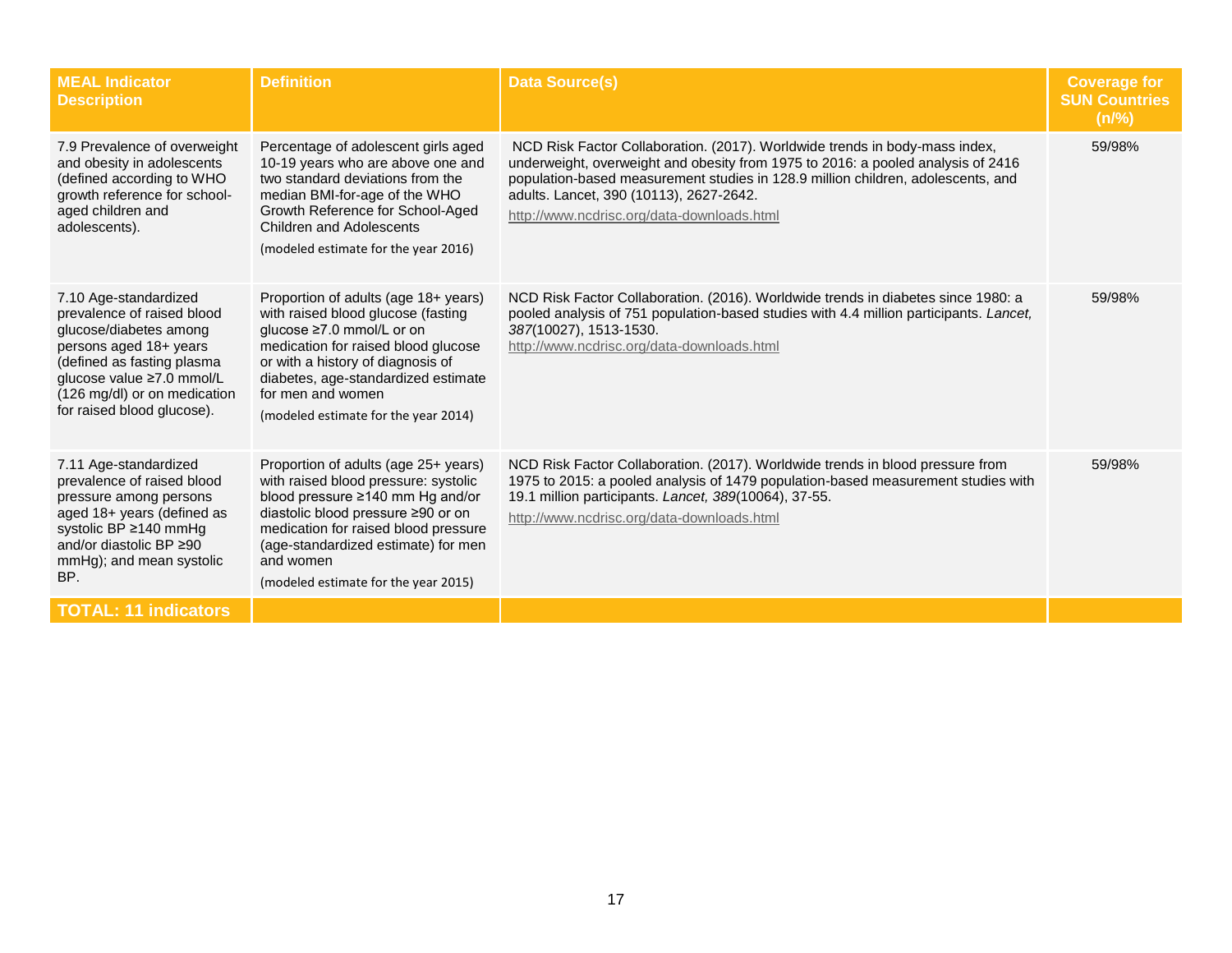# List 8: Sustainable Development Goals that are linked to better nutrition

| <b>MEAL Indicator Description</b>                                                                                                                                                                                           | <b>Note</b>                                                                                                                          | <b>Definition</b>                                                                                                                                                                                                      | <b>Data Source(s)</b>                                                                                                                                                                                                           | <b>Coverage for</b><br><b>SUN Countries</b><br>(n/%) |
|-----------------------------------------------------------------------------------------------------------------------------------------------------------------------------------------------------------------------------|--------------------------------------------------------------------------------------------------------------------------------------|------------------------------------------------------------------------------------------------------------------------------------------------------------------------------------------------------------------------|---------------------------------------------------------------------------------------------------------------------------------------------------------------------------------------------------------------------------------|------------------------------------------------------|
| 8.1 Proportion of population below<br>international poverty line<br>disaggregated by sex, age group,<br>employment status, and geographical<br>location (urban/rural)                                                       | <b>Nutrition status</b><br>is linked to<br>individual<br>income                                                                      | Poverty headcount ratio at \$1.90 a day (2011<br>$PPP$ ) = percentage of the population living on<br>less than \$1.90 a day at 2011 international<br>prices                                                            | World Bank Poverty and Equity Database<br>https://data.worldbank.org/indicator/SI.POV.DDAY<br>(accessed 6 Mar 2018)                                                                                                             | 59/98%                                               |
| 8.2 Under five mortality rate (deaths<br>per 1000 live births)                                                                                                                                                              | LiST estimates<br>the number of<br>deaths averted                                                                                    | Country-specific under-five mortality rate<br>(deaths per 1000 live births) for reference<br>year 2016                                                                                                                 | UNICEF Global Database updated 19 October 2017<br>(Estimates generated by the UN Inter-agency Group<br>for Child Mortality Estimation (IGME) in 2017)<br>https://data.unicef.org/topic/child-survival/under-five-<br>mortality/ | 60/100%                                              |
| 8.3 Mortality rate attributed to<br>cardiovascular disease, cancer,<br>diabetes or chronic respiratory<br>infections                                                                                                        | Estimates of<br>deaths<br>attributed to<br>diet-related<br>NCD <sub>s</sub> .<br>Increasingly<br>significant in<br><b>LMICs</b>      | Total NCD mortality rate (age-standardized<br>mortality rate per 100,000 population),<br>estimates for reference year 2015                                                                                             | WHO Global Health Observatory<br>http://apps.who.int/gho/data/node.main.A860?lang=e<br>$\underline{\underline{n}}$                                                                                                              | 60/100%                                              |
| 8.4 Proportion of children aged 36-59<br>months who are developmentally on<br>track in at least three of the following<br>domains: literacy-numeracy, physical<br>development, social-emotional<br>development and learning | <b>Nutrition status</b><br>is linked to<br>cognitive<br>development in<br>young children                                             | Percentage of children aged 36-59 months<br>who are developmentally on track in at least<br>three of the following domains: literacy-<br>numeracy, physical development, social-<br>emotional development and learning | SDG Indicators Global Database<br>https://unstats.un.org/sdgs/indicators/database/?indi<br>$cator=4.2.1$<br>New data added from MICS reports for Mali (2015),<br>Cote d'Ivoire (2016), Guinea (2016) and Nigeria<br>(2016)      | 28/47%                                               |
| 8.5 Annual growth rate of real GDP<br>per capita                                                                                                                                                                            | <b>World Bank</b><br>estimates on<br><b>GDP</b> losses<br>due to<br>malnutrition<br>and GDP gains<br>due to<br>improved<br>nutrition | Annual percentage growth rate of GDP per<br>capita based on constant local currency.<br>Aggregates are based on constant 2010 U.S.<br>dollars. Reference year 2016                                                     | World Bank (2018) World Development Indicators<br>https://data.worldbank.org/indicator/NY.GDP.MKTP.<br>KD.ZG<br>(accessed 6 Mar 2018)                                                                                           | 58/97%                                               |
| <b>TOTAL: 5 indicators</b>                                                                                                                                                                                                  |                                                                                                                                      |                                                                                                                                                                                                                        |                                                                                                                                                                                                                                 |                                                      |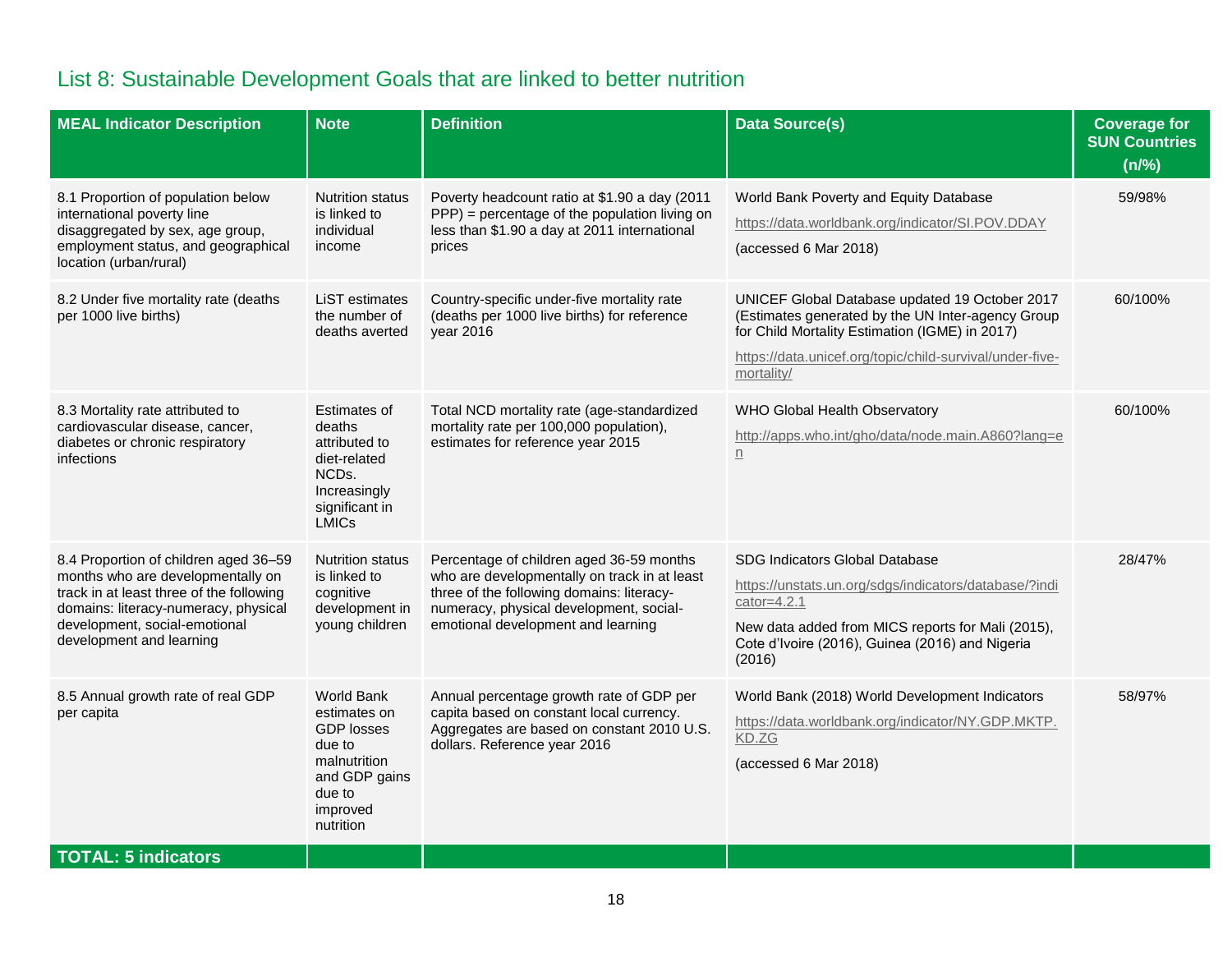## Indicators in Progress (Not included in the 2016 Baseline)

| <b>MEAL Indicator Description</b>                                                                                                                                | <b>Definition &amp; Status of Data Collection</b>                                                                                                                                                                                                      | Data Source(s)                                                                    | <b>Coverage for</b><br><b>SUN Countries</b><br>(n/%) |
|------------------------------------------------------------------------------------------------------------------------------------------------------------------|--------------------------------------------------------------------------------------------------------------------------------------------------------------------------------------------------------------------------------------------------------|-----------------------------------------------------------------------------------|------------------------------------------------------|
| List 1: Enabling environment                                                                                                                                     |                                                                                                                                                                                                                                                        |                                                                                   |                                                      |
| Capacity of MSP to coordinate their partners<br>response to identified annual priority action<br>areas in the JAA                                                | Data collected from 2017 JAA<br>Analytical stage                                                                                                                                                                                                       | Joint Annual Assessments                                                          |                                                      |
| Compliance of partners with the SUN<br>Movement Principles of Engagement                                                                                         | Data collected from 2017 JAA<br>Analytical stage                                                                                                                                                                                                       | Joint Annual Assessments                                                          |                                                      |
| 'Good' quality of new national multi-sectoral,<br>multi-stakeholder action plans/CRF made<br>since the beginning of 2016                                         | Review initiated with published plans shared by<br><b>SUN Government Focal Points</b>                                                                                                                                                                  | <b>SUN</b> countries                                                              |                                                      |
| SMART-ness of nutrition commitments by<br>Governments and networks / alliances made<br>since the beginning of 2016                                               | Data collected from 2017 JAA<br>Analytical stage                                                                                                                                                                                                       | Joint Annual Assessments<br>Potential partnership with the Decade of Action (TBD) |                                                      |
| <b>List 2: Finance</b>                                                                                                                                           |                                                                                                                                                                                                                                                        |                                                                                   |                                                      |
| Financing gap for costed nutrition high-<br>impact interventions                                                                                                 | TBD - based on 2015 data                                                                                                                                                                                                                               | InvestininNutrition.org                                                           |                                                      |
| Geographic distribution of resources at sub-<br>national level (linked with mapping of<br>stakeholders and actions)                                              | <b>TBD</b>                                                                                                                                                                                                                                             | UN Network follow up                                                              |                                                      |
| Proportion of total government spending on<br>essential services: education, health and<br>social protection                                                     | <b>TBD</b>                                                                                                                                                                                                                                             | Reported in GNR using SPEED data                                                  | 17/29%<br>(SPEED data)                               |
| List 3: Interventions and food supply                                                                                                                            |                                                                                                                                                                                                                                                        |                                                                                   |                                                      |
| Proportion of mothers of children 0-23<br>months who have received counseling,<br>support or messages on optimal<br>breastfeeding at least once in the last year | Number of mothers of children 0-23 months who<br>received IYCF counseling- based on estimates in 29<br>countries, over 8.5 million mothers received IYCF<br>counseling in 2015. However, coverage cannot be<br>estimated due to lack of a denominator. | UNICEF NutriDash 2015 data for countries that agreed<br>to share data externally. | 29/49%                                               |
| Proportion of children aged 6-23 months<br>receiving micronutrient powders                                                                                       | Number of children 6-23 months receiving<br>micronutrient powders - based on estimates from<br>32 SUN countries, over 5 million children 6-23<br>months received MNPs in 2015. However, coverage<br>cannot be estimated due to lack of a denominator.  | UNICEF NutriDash 2015 data for countries that agreed<br>to share data externally. | 32/54%                                               |
| Geographic distribution of core nutrition<br>actions at sub-national level                                                                                       | Data collected from 20 countries with various<br>degree of information on the percent of<br>stakeholders working at sub-national level, nutrition-<br>specific and nutrition-sensitive actions and nutrition<br>actions by sectors.                    | <b>UN Network</b>                                                                 | 20/34%                                               |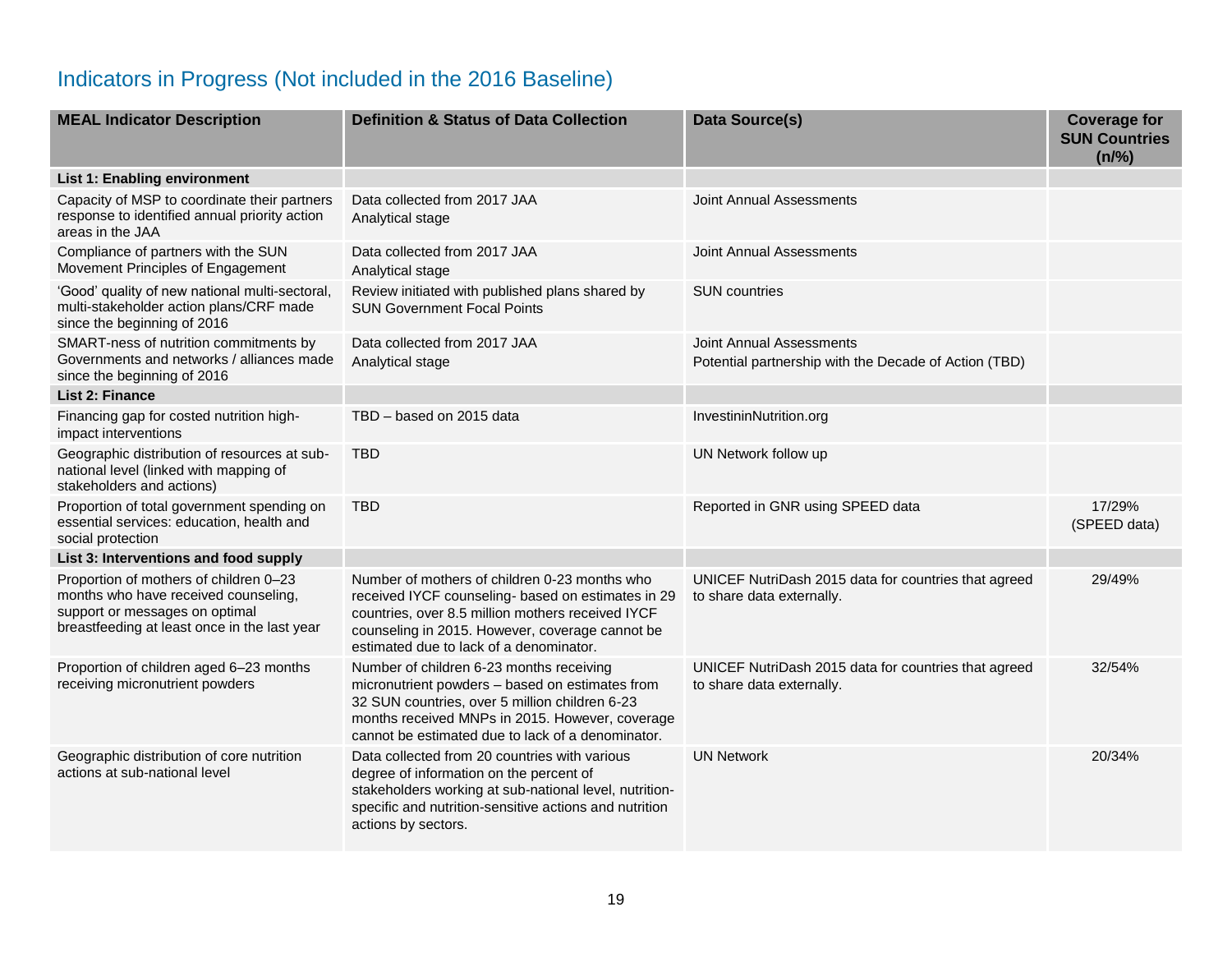| <b>MEAL Indicator Description</b>                                             | <b>Definition &amp; Status of Data Collection</b>                                                                                                                                                                                                                                                              | Data Source(s)                                                                                                             | <b>Coverage for</b><br><b>SUN Countries</b><br>(n/%) |
|-------------------------------------------------------------------------------|----------------------------------------------------------------------------------------------------------------------------------------------------------------------------------------------------------------------------------------------------------------------------------------------------------------|----------------------------------------------------------------------------------------------------------------------------|------------------------------------------------------|
| List 6: IYCF and Dietary Intake                                               |                                                                                                                                                                                                                                                                                                                |                                                                                                                            |                                                      |
| Average amount of food vehicle that is eaten<br>per capita                    | For wheat flour, maize flour, rice and oil, the data<br>provide estimates of food availability, based on the<br>most recent FAO food balance sheets. For salt,<br>intake data are available for sodium in 2010<br>(Powles et al., 2013) that can be multiplied by 2.542<br>to calculate salt intake estimates. | FFI, GAIN, IGN, MN Forum. Global Fortification Data<br>Exchange. [Accessed 07/09/2017]<br>http://www.fortificationdata.org | 53/90%                                               |
| Prevalence of Women of Reproductive Age<br>consuming a Minimum Diet Diversity | Technical working group led by FAO                                                                                                                                                                                                                                                                             | TBD                                                                                                                        |                                                      |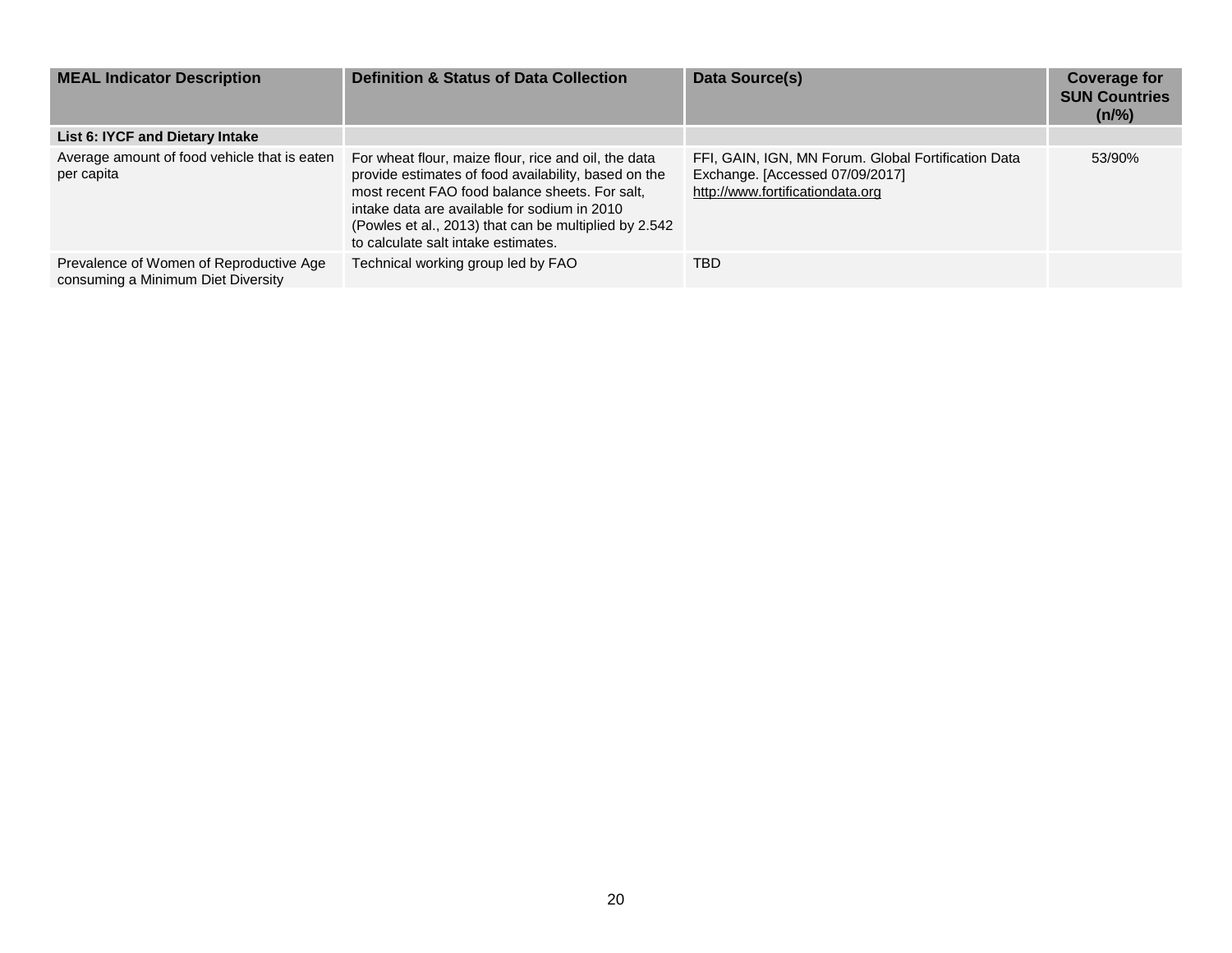## **DOCUMENT C: ALIGNMENT WITH INTER N ATION ALLY AGREED FRAMEWORKS AND MONITORING INITIATIVES**

\* Maternal, Infant and Young Child Nutrition Monitoring Framework (MIYCF) approved at the 68<sup>th</sup> World Health Assembly;

† Global Monitoring Framework and Targets for the Prevention and Control of Non-Communicable Diseases approved at the 66th World Health Assembly;

‡ Preliminary file on the provisional proposed tiers for Global SDG Indicators (24 March 2016). A Tier I indicator is conceptually clear, with an established methodology and standards and with data regularly produced by countries.

#### List 2: Finance for nutrition

| <b>List and Indicator description</b>                                                                                                                                     |             | <b>MIYCF Framework*</b><br><b>NCD Frameworkt</b> |               | <b>SDG</b><br>Framework‡ | <b>Other Monitoring Initiatives</b>                                 |                                       |
|---------------------------------------------------------------------------------------------------------------------------------------------------------------------------|-------------|--------------------------------------------------|---------------|--------------------------|---------------------------------------------------------------------|---------------------------------------|
|                                                                                                                                                                           | <b>Core</b> | <b>Extended</b>                                  | <b>Target</b> | <b>Indicator</b>         |                                                                     |                                       |
| 2.1 National investments for nutrition<br>disaggregated by specific or sensitive,<br>types of programmes, MDAs, sources of<br>funding, allocations expenditures,<br>years |             |                                                  |               |                          |                                                                     | SUN Movement / 2017 GNR               |
| 2.2 Total resource flows for<br>development, by recipient and donor<br>countries and type of flow                                                                         |             |                                                  |               |                          | <b>SDG 10.b.1</b><br>Tier I                                         | <b>SUN Donor Network</b><br>/2017 GNR |
| 2.3 The agriculture orientation index for<br>government expenditures                                                                                                      |             |                                                  |               |                          | <b>SDG 2.a.1</b><br>Tier I                                          | <b>2017 GNR</b>                       |
| 2.x Financing gap for costed nutrition<br>high-impact interventions                                                                                                       |             |                                                  |               |                          |                                                                     | <b>SUN Movement</b>                   |
| 2.x Proportion of total government<br>spending on essential services -<br>education, health and social protection                                                         |             |                                                  |               |                          | SDG 1.a.2 Tier III<br>(no methodology and<br>standards established) | <b>2017 GNR</b>                       |
| <b>TOTAL: 5 indicators</b>                                                                                                                                                | $\bf{0}$    | $\bf{0}$                                         | $\bf{0}$      | $\bf{0}$                 | 3                                                                   | 5                                     |

Note: Costed nutrition high-impact interventions in the Investment Framework for Nutrition include: IYCF counseling, Vitamin A supplementation, SAM treatment, Iron-Folic Acid supplementation, Salt iodization, Food Fortification, maternal micronutrient supplements, provision of complementary food supplements for children 6-23 months living under poverty line, Zinc supplementation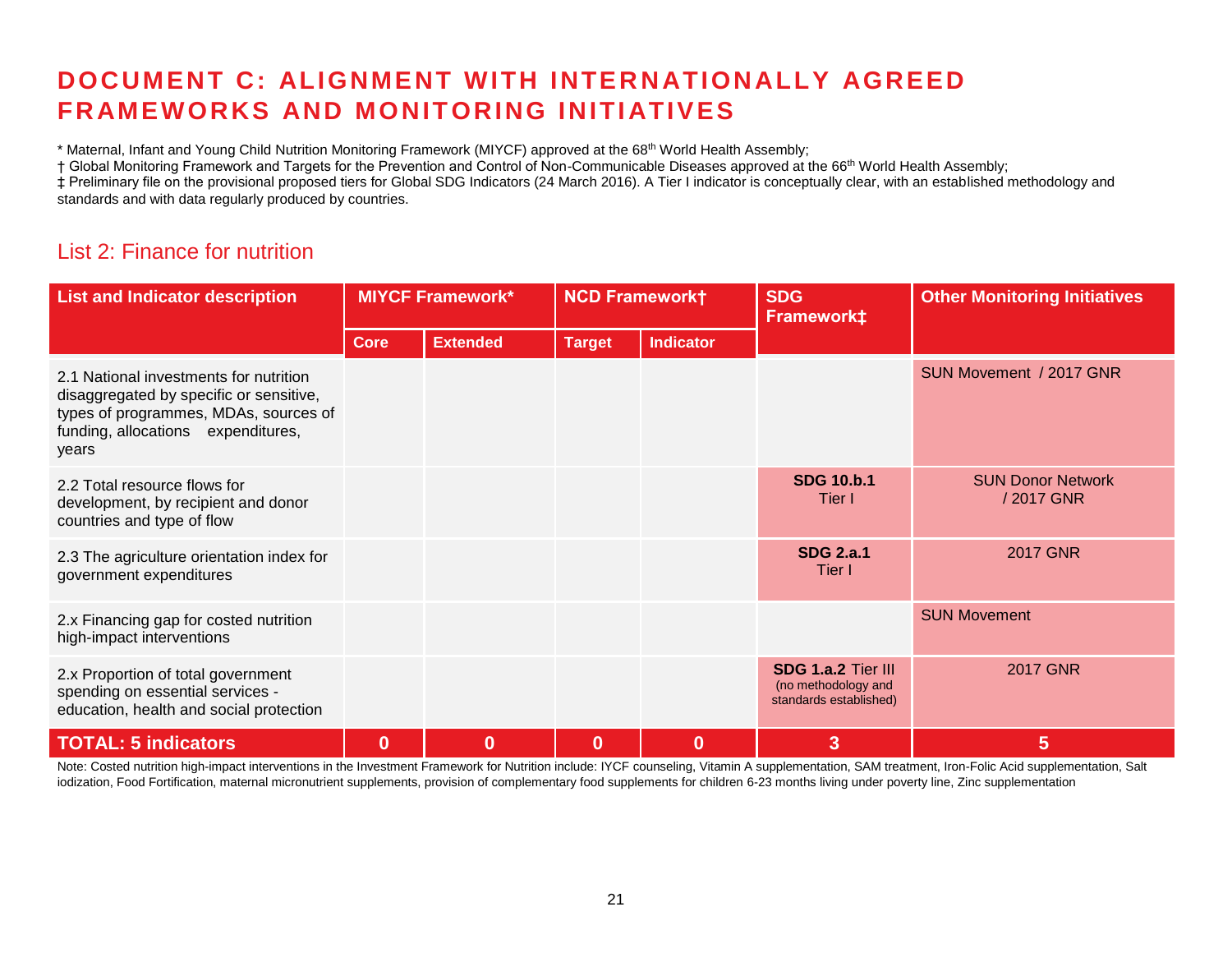## List 3: Interventions and food supply

| <b>Indicator description</b>                                                                                                                                                              | <b>Sector</b> |                                          | <b>MIYCF Framework</b><br><b>NCD Framework</b> |        | <b>SDG</b> | <b>Other Monitoring Initiatives</b>                                |                                                                                                      |
|-------------------------------------------------------------------------------------------------------------------------------------------------------------------------------------------|---------------|------------------------------------------|------------------------------------------------|--------|------------|--------------------------------------------------------------------|------------------------------------------------------------------------------------------------------|
|                                                                                                                                                                                           |               | Core                                     | <b>Extended</b>                                | Target | Indicator  |                                                                    |                                                                                                      |
| 3.1 Proportion of health facilities that<br>are Baby Friendly Hospital Initiative<br>(BFHI) certified                                                                                     | <b>HEALTH</b> |                                          |                                                |        |            |                                                                    | <b>GNR</b><br><b>NutriDash</b>                                                                       |
| 3.x Proportion of mothers of children<br>0-23 months who have received<br>counselling, support or messages on<br>optimal breastfeeding at least once<br>in the last year                  | <b>HEALTH</b> | <b>Reporting</b><br>delayed till<br>2018 |                                                |        |            |                                                                    | <b>Nutridash</b>                                                                                     |
| 3.2 Proportion of children 6-59<br>months with severe acute<br>malnutrition admitted for treatment                                                                                        | <b>HEALTH</b> |                                          |                                                |        |            |                                                                    | NutriDash /<br>No Wasted Lives Initiative /<br><b>Coverage Monitoring Network</b><br><b>2015 GNR</b> |
| 3.3 Proportion of children 6-59<br>months receiving Vitamin A<br>supplementation                                                                                                          | <b>HEALTH</b> |                                          |                                                |        |            |                                                                    | <b>2017 GNR</b>                                                                                      |
| 3.4 Proportion of pregnant women<br>receiving Iron and Folic Acid<br>supplementation                                                                                                      | <b>HEALTH</b> | Reporting<br>delayed till<br>2018        |                                                |        |            |                                                                    |                                                                                                      |
| 3.x Proportion of children aged 6-23<br>months receiving micronutrient<br>powders                                                                                                         | <b>HEALTH</b> |                                          |                                                |        |            |                                                                    | <b>NutriDash</b>                                                                                     |
| 3.5 Number of trained nutrition<br>professionals /100,000 population                                                                                                                      | <b>HEALTH</b> | Reporting<br>delayed till<br>2018        |                                                |        |            | Or consider<br><b>SDG 3.c.1</b><br>Health worker density<br>Tier I | <b>2017 GNR</b><br>(only health workers)                                                             |
| 3.6 Percentage of households that<br>have iodized salt (>0 ppm)                                                                                                                           | <b>HEALTH</b> |                                          |                                                |        |            |                                                                    | <b>2017 GNR</b>                                                                                      |
| 3.7 Proportion of children under 5<br>years old with diarrhea (in last two<br>weeks) receiving oral rehydration<br>salts (ORS packets or pre-packaged<br>ORS fluids) and zinc supplements | <b>HEALTH</b> |                                          |                                                |        |            |                                                                    | <b>2017 GNR</b>                                                                                      |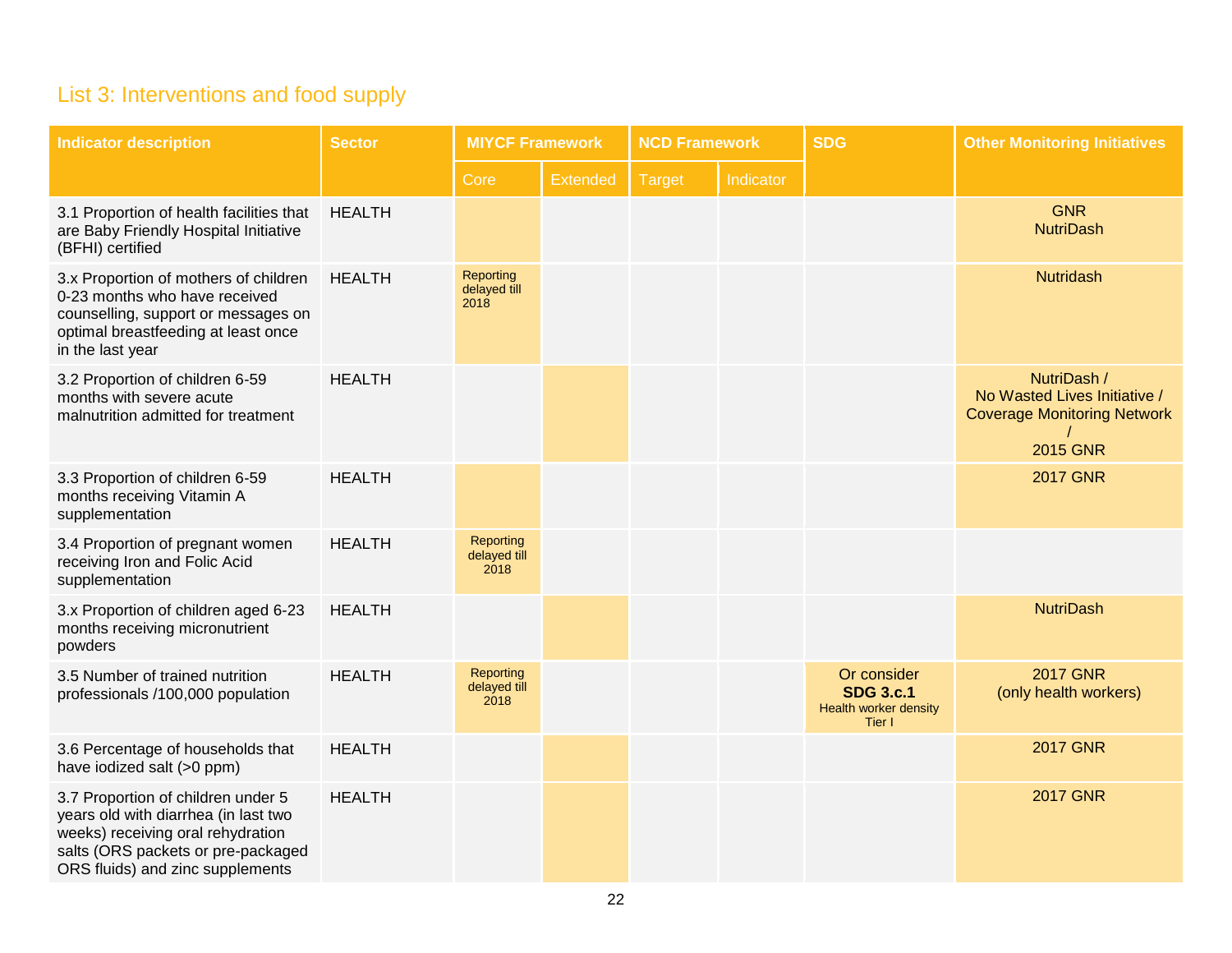| <b>Indicator description</b>                                                                                                                                                                                                                                                         | <b>Sector</b>                      | <b>MIYCF Framework</b><br><b>NCD Framework</b> |                 | <b>SDG</b>    |           | <b>Other Monitoring Initiatives</b> |                                       |
|--------------------------------------------------------------------------------------------------------------------------------------------------------------------------------------------------------------------------------------------------------------------------------------|------------------------------------|------------------------------------------------|-----------------|---------------|-----------|-------------------------------------|---------------------------------------|
|                                                                                                                                                                                                                                                                                      |                                    | Core                                           | <b>Extended</b> | <b>Target</b> | Indicator |                                     |                                       |
| 3.8 Proportion of children aged 12-<br>59 months receiving at least one<br>dose of de-worming medication                                                                                                                                                                             | <b>HEALTH</b>                      |                                                |                 |               |           |                                     | <b>NutriDash</b>                      |
| 3.9 Use of insecticide treated nets in<br>children aged 0-5 years                                                                                                                                                                                                                    | <b>HEALTH</b>                      |                                                |                 |               |           |                                     |                                       |
| 3.10 Percentage of 1-year-olds who<br>have received the appropriate doses<br>of the recommended vaccines in the<br>national schedule by recommended<br>age                                                                                                                           | <b>HEALTH</b>                      |                                                |                 |               |           |                                     |                                       |
| 3.11 Proportion of women of<br>reproductive age (15-49 years) who<br>have their need for family planning<br>satisfied with modern methods                                                                                                                                            | <b>HEALTH</b>                      |                                                |                 |               |           | <b>SDG 3.7.1</b><br>Tier I          | EWEC/<br><b>2017 GNR</b>              |
| 3.12 Percentage of calories from<br>non-staples <sup>4</sup> in food supply                                                                                                                                                                                                          | <b>FOOD SYSTEM</b>                 |                                                |                 |               |           |                                     | <b>2017 GNR</b>                       |
| 3.13 Availability of fruits and<br>vegetables (grams)                                                                                                                                                                                                                                | <b>FOOD SYSTEM</b>                 |                                                |                 |               |           |                                     | <b>2017 GNR</b>                       |
| 3.14 Fortified Food Supply                                                                                                                                                                                                                                                           | <b>FOOD SYSTEM</b>                 |                                                |                 |               |           |                                     | <b>GAIN/FFI/MNF</b>                   |
| 3.15 Proportion of the population<br>covered by social protection<br>floors/systems disaggregated by<br>sex, and distinguishing children, the<br>unemployed, the elderly, persons<br>with disabilities, pregnant women,<br>new born, work injury victims, the<br>poor and vulnerable | <b>SOCIAL</b><br><b>PROTECTION</b> |                                                |                 |               |           | <b>SDG 1.3.1</b><br><b>Tier II</b>  |                                       |
| 3.x Geographic distribution of core<br>nutrition actions at sub-national level                                                                                                                                                                                                       |                                    |                                                |                 |               |           |                                     | <b>Stakeholder and Action Mapping</b> |
| <b>TOTAL: 18 indicators</b>                                                                                                                                                                                                                                                          |                                    | $\overline{5}$                                 | $\overline{7}$  | $\bf{0}$      | $\bf{0}$  | 3                                   | 14                                    |

<sup>&</sup>lt;sup>4</sup> Staples include cereals, tubers and starches.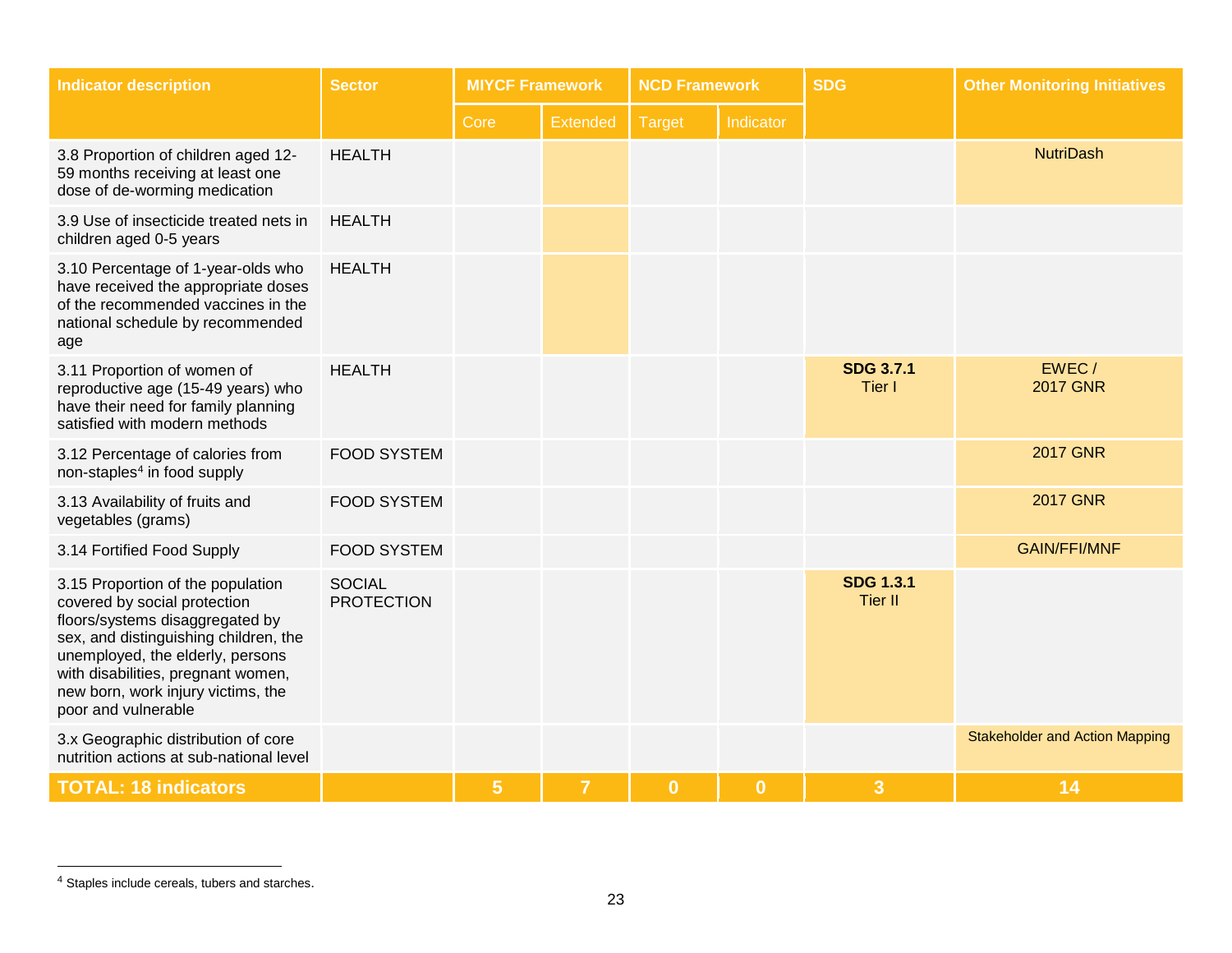## List 4: Enacted legislation

| <b>Indicator descriptions</b>                                                                                                                                                                                                            | <b>MIYCN Framework</b> |                     | <b>NCD Framework</b> |                  | <b>SDG</b> | <b>Other Monitoring Initiatives</b>                                                |
|------------------------------------------------------------------------------------------------------------------------------------------------------------------------------------------------------------------------------------------|------------------------|---------------------|----------------------|------------------|------------|------------------------------------------------------------------------------------|
|                                                                                                                                                                                                                                          | <b>Core set</b>        | <b>Extended set</b> | <b>Target</b>        | <b>Indicator</b> |            |                                                                                    |
| 4.1 Country has legislation /regulations<br>fully implementing the International<br>Code of Marketing of Breast-milk<br>Substitutes (resolution WHA34.22) and<br>subsequent relevant resolutions<br>adopted by the World Health Assembly |                        |                     |                      |                  |            | <b>2017 GNR</b>                                                                    |
| 4.2 Country has maternity protection<br>laws or regulations in place in line with<br>the ILO Maternity Protection<br>Convention, 2000 (No. 183) and<br>Recommendation No. 191                                                            |                        |                     |                      |                  |            | <b>2017 GNR</b>                                                                    |
| 4.3 Country has legislation on the<br><b>Constitutional Right to Food</b>                                                                                                                                                                |                        |                     |                      |                  |            | <b>2017 GNR</b>                                                                    |
| 4.4 Country has policies to reduce the<br>impact on children of marketing of foods<br>and non-alcoholic beverages high in<br>saturated fats, trans-fatty acids, free<br>sugars, or salt                                                  |                        |                     |                      |                  |            | <b>2016 GNR</b>                                                                    |
| 4.5 Country has legal documentation<br>that has the effect of allowing or<br>mandating food fortification (Y/N)                                                                                                                          |                        |                     |                      |                  |            | Global Fortification Data Exchange /<br>2015 GNR /<br><b>Iodine Global Network</b> |
| 4.6 Country has legal documentation<br>specifying nutrient levels for fortification<br>(Y/N)                                                                                                                                             |                        |                     |                      |                  |            | <b>Global Fortification Data Exchange</b>                                          |
| <b>TOTAL: 6 indicators</b>                                                                                                                                                                                                               | $\overline{2}$         | 1                   | $\bf{0}$             | 1                | $\bf{0}$   | $6 \overline{6}$                                                                   |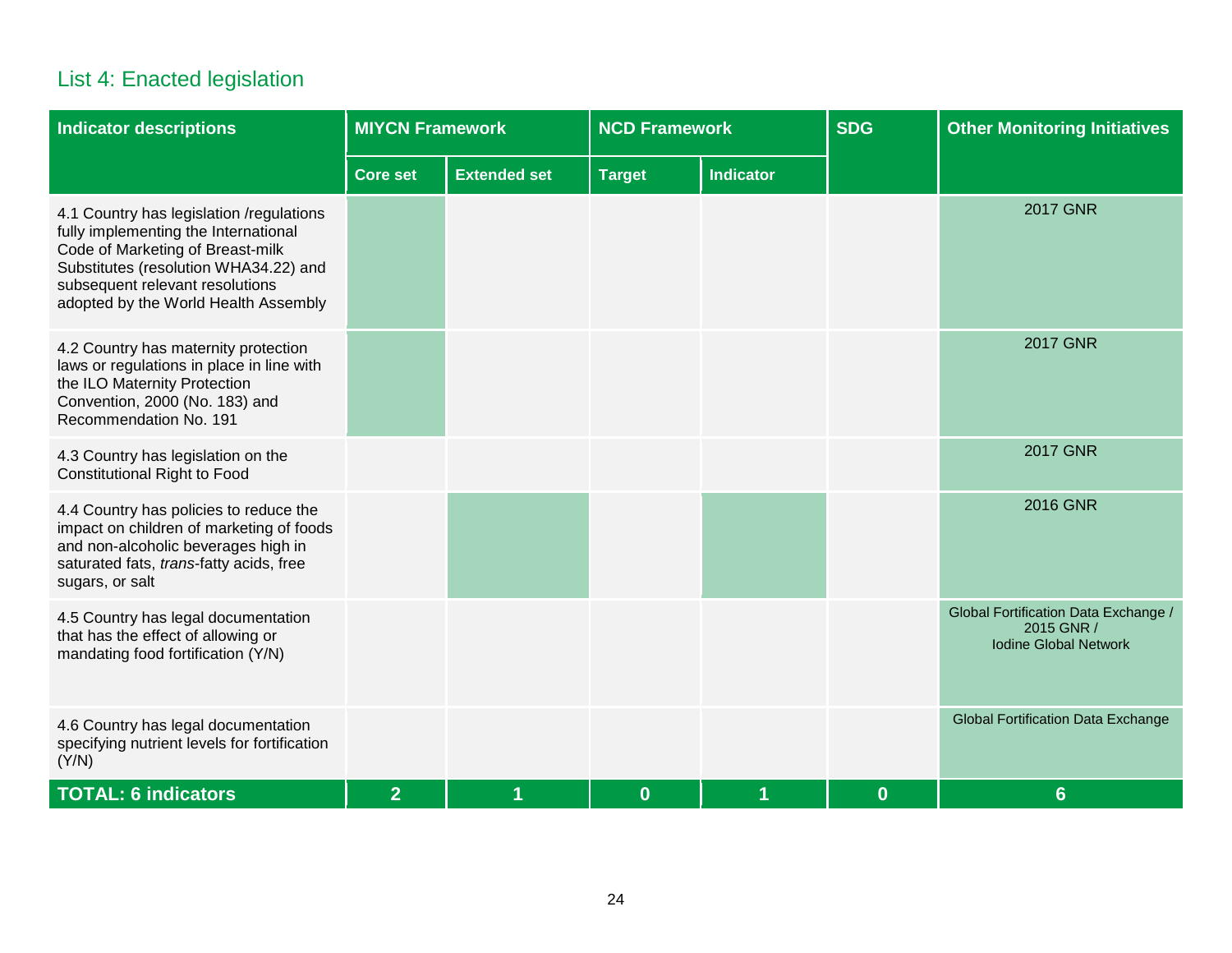# List 5: Drivers of nutrition (Sustainable Development Goals and others)

| <b>Indicators</b>                                                                                                                    | <b>Sector</b><br><b>MIYCN Framework</b> |                                  |                                      | <b>SDG</b><br><b>Framework</b>        | <b>Other Monitoring Initiatives</b>        |
|--------------------------------------------------------------------------------------------------------------------------------------|-----------------------------------------|----------------------------------|--------------------------------------|---------------------------------------|--------------------------------------------|
|                                                                                                                                      |                                         | Core set of<br><b>indicators</b> | <b>Extended set</b><br>of indicators |                                       |                                            |
| 5.1 Prevalence of diarrhea in children under<br>5 years of age                                                                       | <b>WASH</b>                             |                                  |                                      |                                       |                                            |
| 5.2 Proportion of population using safely<br>managed drinking water services                                                         | <b>WASH</b>                             |                                  |                                      | <b>SDG 6.1.1</b><br>Tier I            | Every Woman<br>Every Child /<br><b>GNR</b> |
| 5.3 Proportion of population using a safely<br>managed sanitation service [including a<br>hand-washing facility with soap and water] | <b>WASH</b>                             |                                  |                                      | <b>SDG 6.2.1</b><br>Tier I            | Every Woman<br>Every Child / GNR           |
| 5.4 Malaria incident cases per 1000<br>population                                                                                    | <b>HEALTH</b>                           |                                  |                                      | <b>SDG 3.3.3</b><br>Tier I            |                                            |
| 5.5 New cases of measles                                                                                                             | <b>HEALTH</b>                           |                                  |                                      |                                       |                                            |
| 5.6 Number of births during a given<br>reference period to women aged 15-19<br>years /1000 females (and aged 10-14)                  | <b>HEALTH</b>                           |                                  |                                      | <b>SDG 3.7.2</b><br><b>Tier I TBC</b> | Every Woman<br><b>Every Child</b><br>/ GNR |
| 5.7 Number of new HIV infections per 1,000<br>uninfected population by age group, sex,<br>and key populations                        | <b>HEALTH</b>                           |                                  |                                      | <b>SDG 3.3.1</b><br>Tier I            |                                            |
| 5.8 Tuberculosis incidence per 1,000<br>population                                                                                   | <b>HEALTH</b>                           |                                  |                                      | <b>SDG 3.3.2</b><br>Tier I            |                                            |
| 5.9 Prevalence of undernourishment                                                                                                   | <b>FOOD SYSTEMS</b>                     |                                  |                                      | <b>SDG 2.1.1</b><br>Tier I            | <b>2017 GNR</b>                            |
| 5.10 Prevalence of moderate or severe food<br>insecurity in the population                                                           | <b>FOOD SYSTEMS</b>                     |                                  |                                      | <b>SDG 2.1.2</b><br>Tier I            | <b>2017 GNR</b>                            |
| 5.11 Proportion of women aged 20-24 years<br>who were married or in a union before age<br>15 and before age 18                       | <b>GENDER</b>                           |                                  |                                      | <b>SDG 5.3.1</b><br>Tier I            | Every Woman<br>Every Child / 2017 GNR      |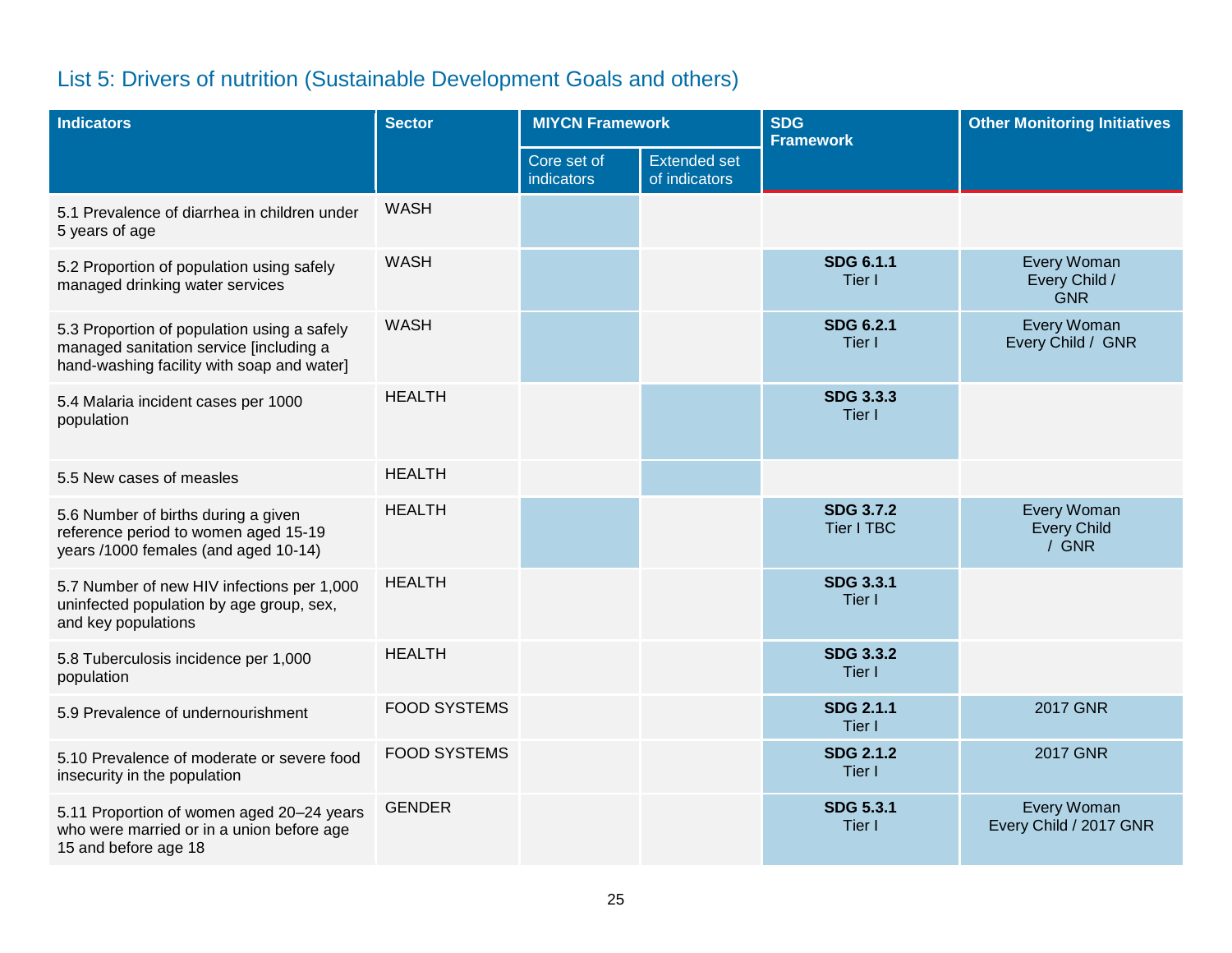| <b>Indicators</b>                                                                                                                                | <b>Sector</b>                  | <b>MIYCN Framework</b>    |                                      | <b>SDG</b><br><b>Framework</b>                                         | <b>Other Monitoring Initiatives</b>                                               |
|--------------------------------------------------------------------------------------------------------------------------------------------------|--------------------------------|---------------------------|--------------------------------------|------------------------------------------------------------------------|-----------------------------------------------------------------------------------|
|                                                                                                                                                  |                                | Core set of<br>indicators | <b>Extended set</b><br>of indicators |                                                                        |                                                                                   |
| 5.12 Female secondary school enrollment                                                                                                          | <b>EDUCATION</b>               |                           |                                      | Or consider<br><b>SDG 4.5.1</b><br>Tier I female/male parity<br>index) | <b>2017 GNR</b>                                                                   |
| 5.13 Proportion of children 2-14 years old<br>who experienced any violent discipline<br>(psychological aggression and/or physical<br>punishment) |                                |                           |                                      | <b>SDG 16.2.1</b><br>Tier II                                           | <b>ECDAN (Early Child</b><br>Development Action Network)<br>Adjusted to 1-4 years |
| 5.14 Growth rates of household expenditure<br>and income per capita among the bottom<br>40% of the population and the total<br>population        | Poverty / Social<br>Protection |                           |                                      | <b>SDG 10.1.1</b><br>Tier I                                            |                                                                                   |
| 5.15 Proportion of urban population living in<br>slums, informal settlement or inadequate<br>housing                                             | Poverty / Social<br>Protection |                           |                                      | <b>SDG 11.1.1</b><br>Tier I                                            | <b>2017 GNR</b>                                                                   |
| <b>TOTAL: 15 indicators</b>                                                                                                                      |                                |                           | $\overline{2}$                       | 13                                                                     | 9                                                                                 |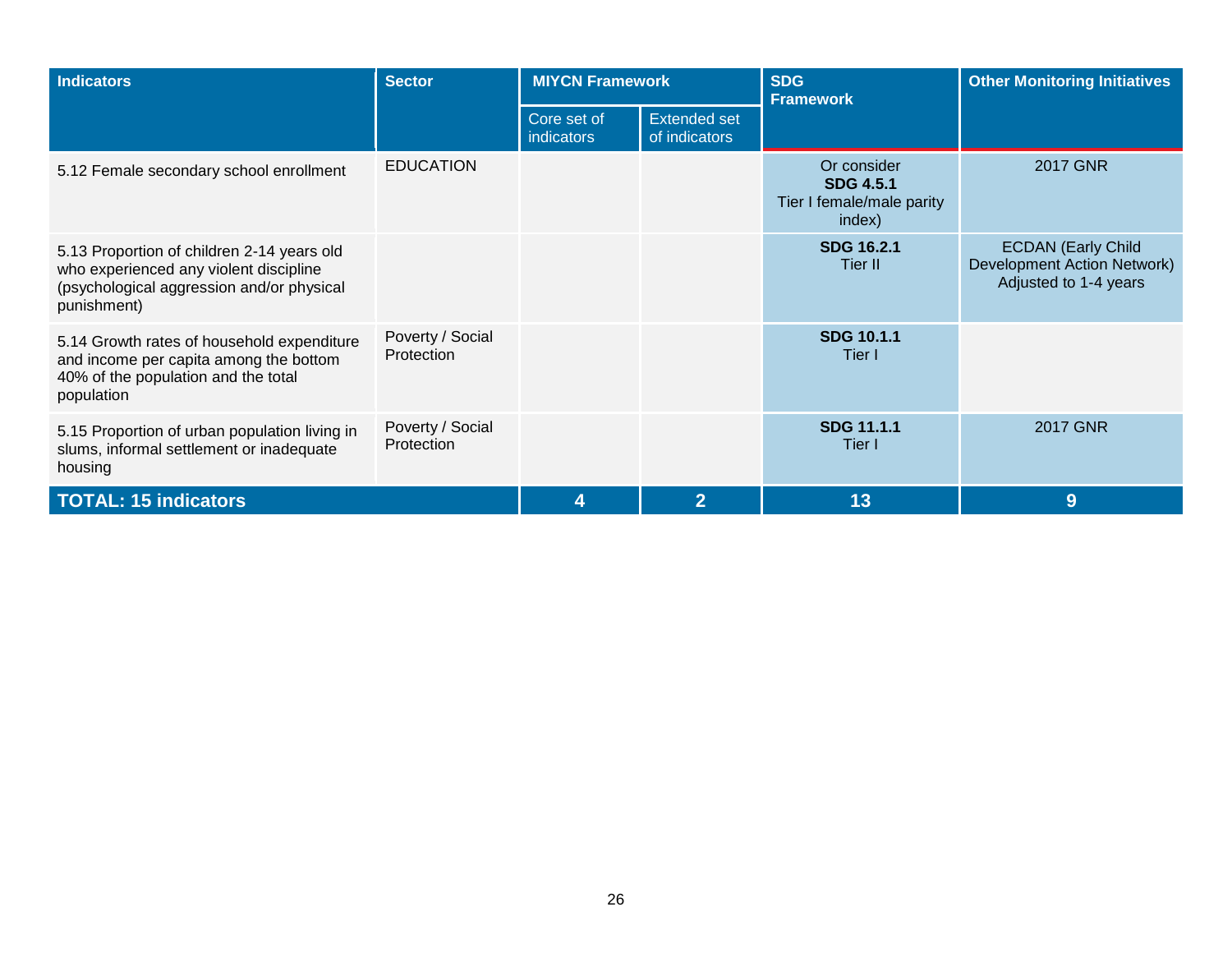## List 6: Infant and Young Child Feeding Practices (IYCF) and dietary intakes

| <b>Indicator description</b>                                                                                                                             | <b>MIYCN Framework</b>            |                                                                                     | <b>NCD Framework</b> |                  | <b>SDG</b> | <b>Other Monitoring Initiatives</b>       |
|----------------------------------------------------------------------------------------------------------------------------------------------------------|-----------------------------------|-------------------------------------------------------------------------------------|----------------------|------------------|------------|-------------------------------------------|
|                                                                                                                                                          | <b>Core set</b>                   | <b>Extended set</b>                                                                 | <b>Target</b>        | <b>Indicator</b> |            |                                           |
| 6.1 Exclusive breastfeeding for the first six<br>months                                                                                                  | <b>WHA</b><br><b>Target</b>       |                                                                                     |                      |                  |            | <b>2017 GNR</b>                           |
| 6.2 Proportion of children born in the last 24<br>months who were put to the breast within one<br>hour of birth                                          |                                   |                                                                                     |                      |                  |            | <b>2017 GNR</b>                           |
| 6.3 Proportion of children aged 6 to 23 months<br>who receive a Minimum Acceptable Diet<br>(MAD)                                                         | Reporting<br>delayed till<br>2018 |                                                                                     |                      |                  |            | <b>2017 GNR</b>                           |
| 6.4 Proportion of children aged 6 to 23 months<br>who receive a Minimum Diet Diversity (MDD)                                                             |                                   |                                                                                     |                      |                  |            | <b>2017 GNR</b>                           |
| 6.5 Age-standardized prevalence of persons<br>(aged 18+ years) consuming less than five<br>total servings (400 grams) of fruit and<br>vegetables per day |                                   |                                                                                     |                      |                  |            |                                           |
| 6.6 Age-standardized mean population intake<br>of salt (sodium chloride) per day in grams in<br>persons aged 18+ years.                                  |                                   |                                                                                     |                      |                  |            | <b>2017 GNR</b>                           |
| 6.7 Median urinary iodine concentration in<br>children aged 6-12 years                                                                                   |                                   |                                                                                     |                      |                  |            | <b>2017 GNR</b>                           |
| 6.x Average amount of food vehicle that is<br>eaten per capita<br>(suggested by GAIN, FFI, IGN and MNF)                                                  |                                   | Percentage of<br>households<br>consuming iron-<br>fortified wheat flour<br>products |                      |                  |            | <b>Global Fortification Data Exchange</b> |
| 6.8 Percentage of the population consuming<br>food that is fortified according to standards<br>(suggested by GAIN, FFI, IGN and MNF)                     |                                   |                                                                                     |                      |                  |            | <b>Global Fortification Data Exchange</b> |
| <b>TOTAL: 9 indicators</b>                                                                                                                               | $\overline{2}$                    | 3                                                                                   | 1                    |                  | $\bf{0}$   | 8                                         |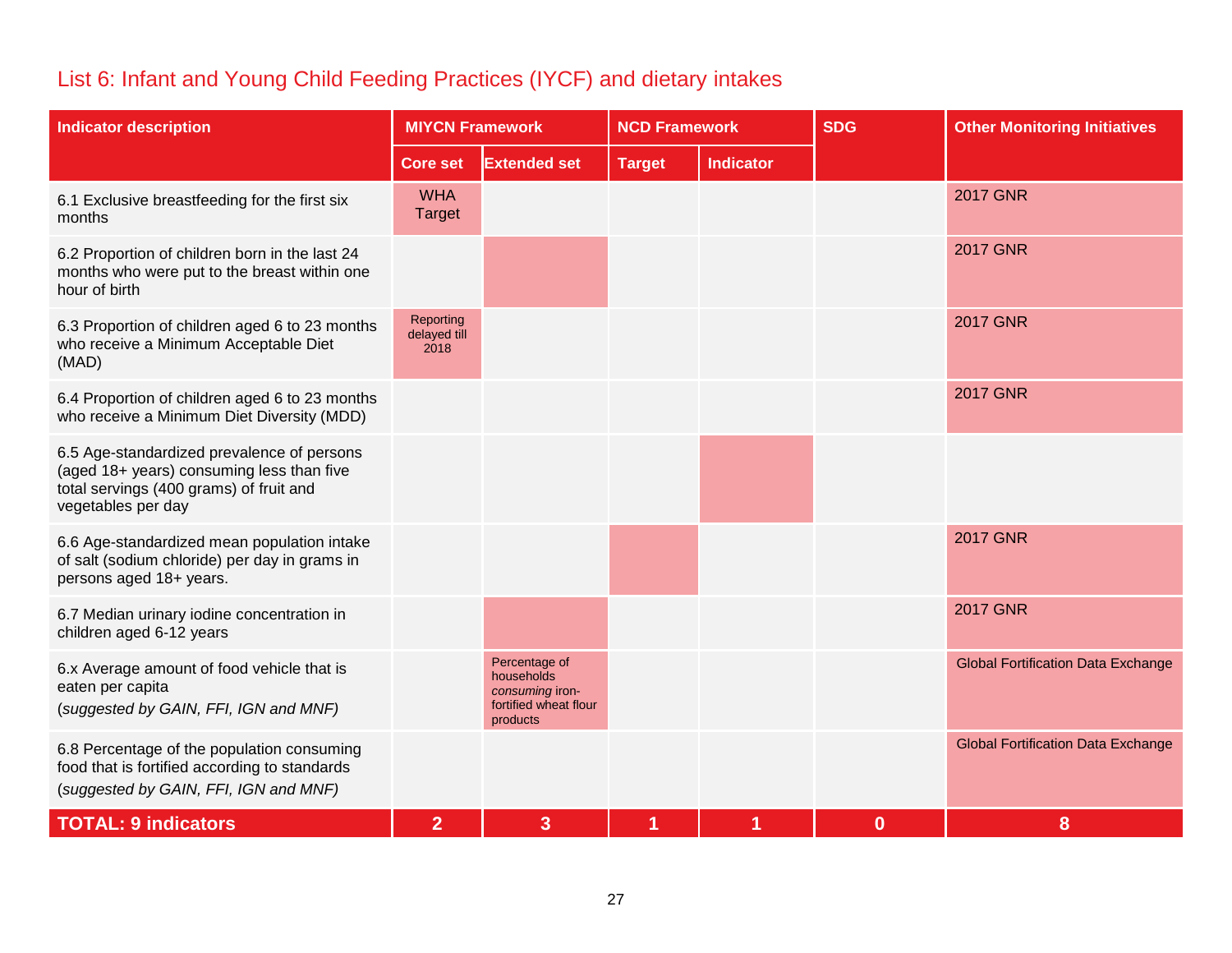## List 7: Nutrition Status

| <b>Indicator description</b>                                                                                                                                                                                                                                     | <b>WHA Global</b><br><b>Nutrition Target</b> | <b>MIYNF</b> | <b>NCD</b><br><b>Target</b>     | <b>SDG</b>                          | <b>Other Monitoring</b><br><b>Initiatives</b> |
|------------------------------------------------------------------------------------------------------------------------------------------------------------------------------------------------------------------------------------------------------------------|----------------------------------------------|--------------|---------------------------------|-------------------------------------|-----------------------------------------------|
| 7.1 Prevalence of low height-for-age <- 2 SD in children<br>under five years of age                                                                                                                                                                              | <b>Childhood Stunting</b>                    |              |                                 | <b>SDG 2.2</b><br>(2.2.1)<br>Tier I | <b>2017 GNR</b>                               |
| 7.2 Prevalence of infants born < 2500 g                                                                                                                                                                                                                          | Low birth Weight                             |              |                                 |                                     | <b>2017 GNR</b>                               |
| 7.3 Prevalence of weight-for-height >2 SD in children<br>under five years of age                                                                                                                                                                                 | Childhood overweight                         |              |                                 | <b>SDG 2.2</b><br>(2.2.2)<br>Tier I | <b>2017 GNR</b>                               |
| 7.4 Prevalence of weight-for-height < -2SD in children<br>under five years of age                                                                                                                                                                                | Childhood<br>wasting                         |              |                                 | <b>SDG 2.2</b><br>(2.2.2)<br>Tier I | <b>2017 GNR</b>                               |
| 7.5 Prevalence of haemoglobin <11 g/dL in pregnant<br>women                                                                                                                                                                                                      | Anaemia in women of<br>reproductive age      |              |                                 |                                     | <b>2017 GNR</b>                               |
| 7.6 Prevalence of haemoglobin <12 g/dL in non-pregnant<br>women                                                                                                                                                                                                  | Anaemia in women of<br>reproductive age      |              |                                 |                                     | <b>2017 GNR</b>                               |
| 7.7 Proportion of women aged 18+ years with low body<br>mass index (BMI)                                                                                                                                                                                         |                                              |              |                                 |                                     | <b>2017 GNR</b>                               |
| 7.8 Proportion of overweight and obese women aged 18+<br>years (defined as BMI ≥25 kg/m <sup>2</sup> for overweight and BMI<br>$\geq$ 30 kg/m <sup>2</sup> for obesity)                                                                                          |                                              |              | <b>Obesity</b>                  |                                     | <b>2017 GNR</b>                               |
| 7.9 Prevalence of overweight and obesity in adolescent<br>girls aged 10-19 years (defined according to the WHO<br>growth reference for school-aged children and<br>adolescents, overweight - one SD BMI for age and sex,<br>obese - two SD BMI for age and sex). |                                              |              | <b>Obesity</b>                  |                                     | <b>2017 GNR</b>                               |
| 7.10 Age-standardized prevalence of raised blood<br>glucose/diabetes among persons aged 18+ years<br>(defined as fasting plasma glucose value ≥7.0 mmol/L<br>(126 mg/dl) or on medication for raised blood glucose).                                             |                                              |              | <b>Diabetes</b>                 |                                     | <b>2017 GNR</b>                               |
| 7.11 Age-standardized prevalence of raised blood<br>pressure among persons aged 18+ years (defined as<br>systolic BP ≥140 mmHg and/or diastolic BP ≥90 mmHg);<br>and mean systolic BP.                                                                           |                                              |              | <b>Raised blood</b><br>pressure |                                     | <b>2017 GNR</b>                               |
| <b>TOTAL: 11 indicators</b>                                                                                                                                                                                                                                      | 6                                            | 9            | 4                               | $\overline{3}$                      | 11                                            |